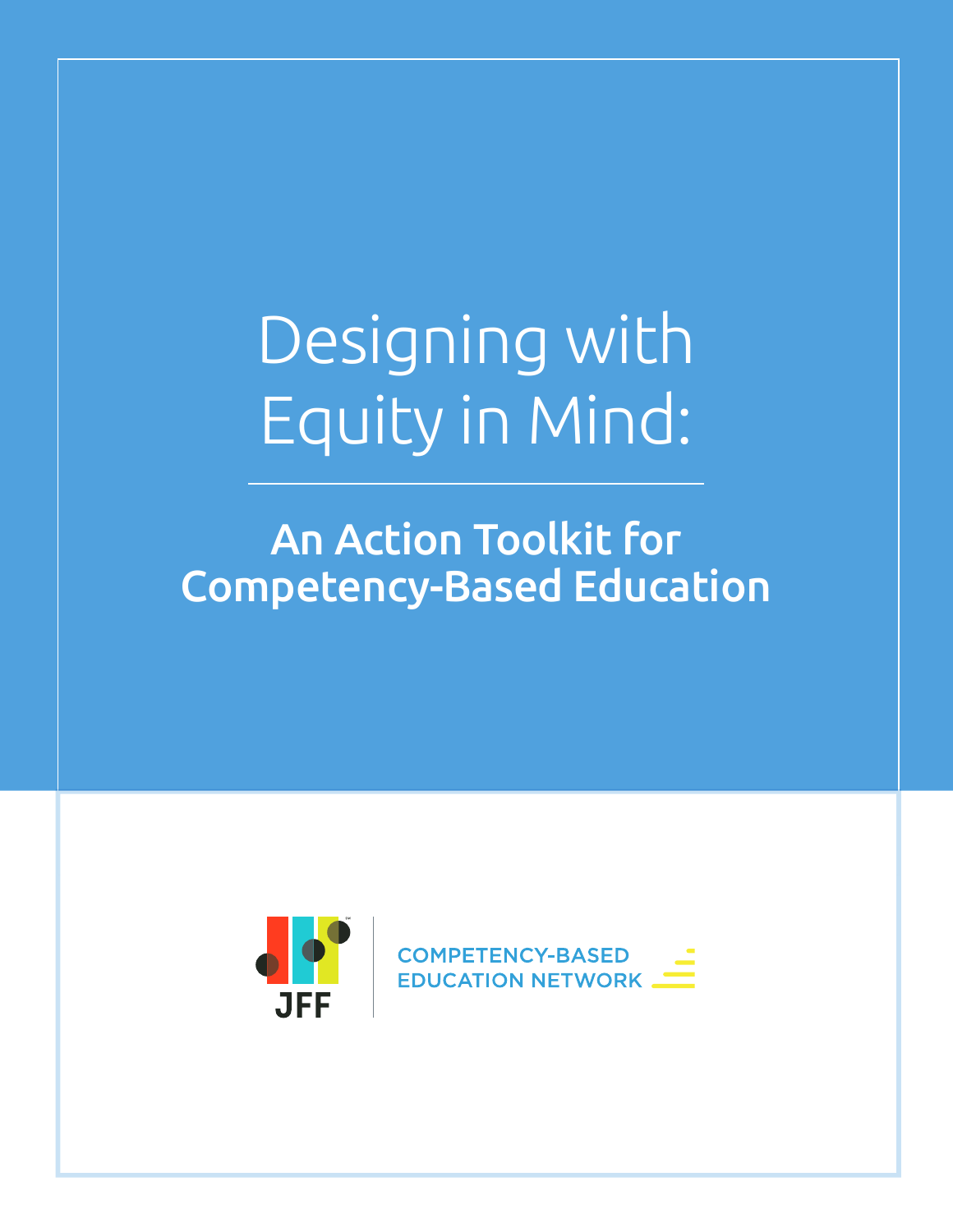Higher education is meant to be an engine of economic opportunity and mobility; yet, for too long, institutions have struggled to produce equitable access and outcomes. People of color, and Black, Latinx, and Native American populations in particular, remain underrepresented in higher education pathways that lead to economic advancement.

Competency-based education (CBE) is an approach that can educate, equip, and empower Black, Latinx, and Native American learners to earn the credentials needed for career advancement. In a 2021 op-ed, Charla Long of C-BEN and Stacey Clawson of JFF argue that "education based on competencies, rather than time alone, has the power to deliver equitable economic advancement.1 " We believe that high-quality CBE has the potential to lead to more equitable labor market outcomes for learners because it incorporates many of the features we know to be critical for learner success: flexibility, comprehensive supports, recognition of existing knowledge and skills, and defined pathways from education to work. To fully realize this potential, programs must a) incorporate strategies to recruit and retain learners from populations historically underrepresented in higher education, and b) lead to credentials of value in the labor market. CBE programs are designed to promote mastery of competencies. If those competencies are aligned with labor market demand, graduates will be better positioned for nearterm career outcomes and long-term advancement.

In "How Competency-Based Education May Help Reduce Our Nation's Toughest Inequities," developed by JFF with support from Lumina Foundation, author Stephanie Krauss writes"... by making competence a necessary component of completion, learners engage in deeper learning and graduate prepared for future education or employment opportunities. At scale, this type of teaching and learning [can] help close equity gaps while raising college completion rates and improving graduates' lifetime outcomes and earnings. Yet, if CBE programs are not designed intentionally to support and serve these learners, the approach could unintentionally worsen our nation's toughest inequities. To reach its potential, CBE programs must link directly to career pathways that promote graduates' social and economic stability and advancement, and always lead to credentials of value.2 "

<sup>1</sup> Competency-based learning can power an equitable recovery. October 21, 2021. In Higher Ed Dive. *https://www.highereddive.com/news/competency-based-learning-can-power-an-equitable-recovery/608228/?*

*2 (Lumina Foundation, 2017) https://www.luminafoundation.org/resource/how-competency-based-education-may-help-reduce-our-nations-toughest-inequities/*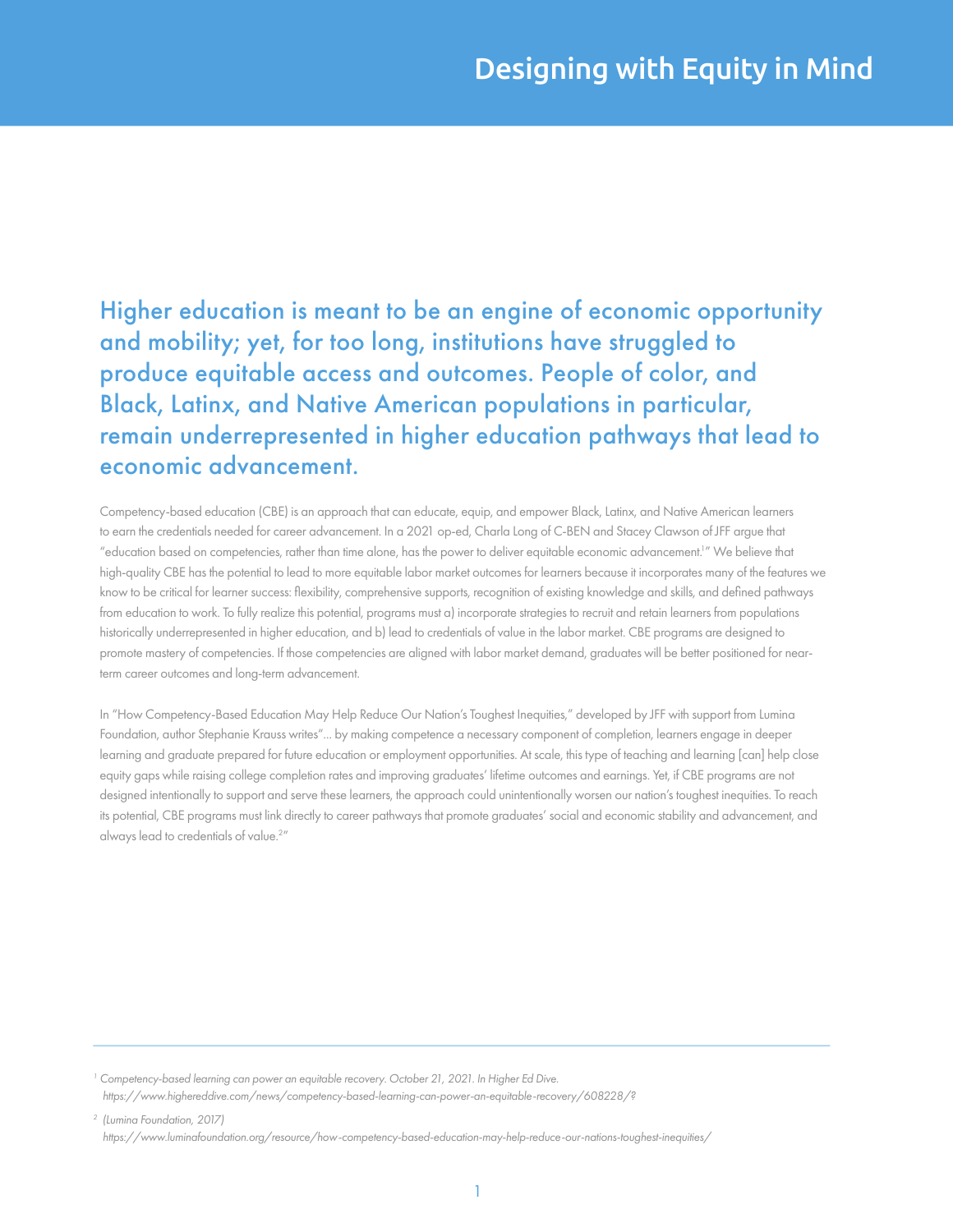## **KEY TENETS OF EQUITABLE CBE DESIGN**

*To develop the workshop series for the CBE Equity Collaboratory, C-BEN and JFF used the following key tenets of equitable CBE design outlined in the JFF paper.*

#### **CBE programs must be culturally responsive**

Culturally responsive programming is imperative for supporting students, particularly students of color. It focuses on a pedagogy that recognizes the importance of including students' cultural identities and contributions through the learning process. Characteristics of culturally responsive teaching might include: communication of high expectations, learning outside of dominant cultures and framing, student-centered instruction, and utilizing the instructor as a facilitator.

#### **CBE programs must be learner-centered**

CBE programs that are learner-centered allow students to advance based on each student's unique ability to master competencies and skills associated with course content at their own pace, regardless of the class environment. Specific course instruction that is learner-centered is likely to be more collaborative and community-oriented, reducing top-down instructor-to-student approaches to learning. As a result, instruction and course structure may better support a wide variety of learners and learning abilities, leading to stronger outcomes.

#### **CBE programs must be high-quality**

High-quality CBE programs include eight specific elements: 1) demonstrated institutional commitment to and capacity for CBE innovation; 2) clear, measurable, meaningful, and integrated competencies; 3) coherent program and curriculum design; 4) credential-level assessment strategy with robust implementation; 5) intentionally designed and engaged learner experience; 6) collaborative engagement with external partners; 7) transparency of student learning; and 8) evidence-driven continuous improvement.

#### **CBE programs must be competency-driven**

Competency-driven programs focus on actual student learning, and the application of that learning, rather than time spent in class or on material. Learners' progress is measured when they demonstrate their competency through a system of rigorous assessments, meaning they prove they have mastered the knowledge and skills required for a particular competency or area of study. When higher education institutions use competencies as the currency of learning, programs are better able to connect, compare, and validate learning across multiple contexts using a shared competency language.

### **CBE programs must be grounded in labor market demand and data, and lead to credentials of value**

In order to best support students for a future career, CBE programs must be shaped by local labor market information (LMI) that can help inform the kinds of content and competency mastery employers are looking for from graduates. LMI can help programs identify which industries are most prominent in their local region, who their largest employers are and what skills they are looking for, the occupations that are in decline and the individuals who need retraining, as well as specific details on average wage per occupation. CBE programs must also provide students with credentials that both educators and employers recognize and value. LMI and employer partnerships can help institutions build stronger credentials that are reflective of the industries the program is preparing students for.

### **Institutions must offer strong pre-program, career planning, and post-graduation placement supports**

Successful CBE programs typically offer robust and equitable support services for students. As CBE programs are typically offered online, it is essential for students to have access to a similar level of support that traditional on-campus students are offered. Recruitment should involve robust community partnerships and a commitment to access and equity. Onboarding and career planning may involve learner-centered design, one-to-one coaching with administrative staff, and strategic employer partnerships. Post-graduation placement supports may involve career coaching to help with interview prep, job application submission, and deeper employer connections.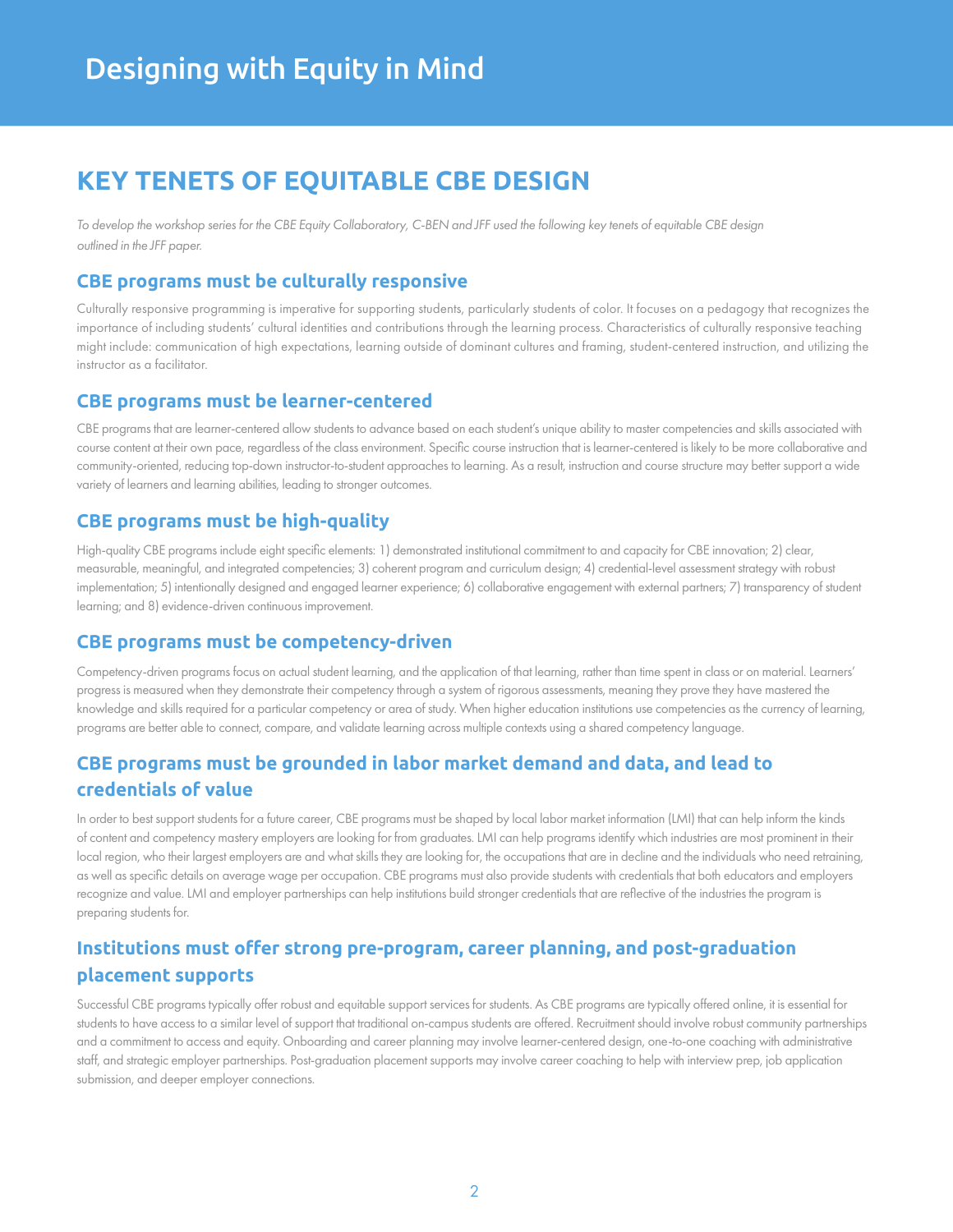## **PURPOSE OF CBE EQUITY ACTION TOOLKIT**

In 2020, JFF and C-BEN came together to mutually support colleges and universities in demonstrating that quality CBE programs, when grounded in labor market value and implemented with racial equity at the forefront, can eliminate disparities in educational outcomes of students from historically underserved and underrepresented populations. Over 30 colleges and systems signed on to a nine-month workshop series designed to explore the components of equitable, labor market-aligned CBE and the key CBE tenets described above. This Action Planning Tool, originally developed to support CBE Equity Collaboratory participants and derived from content and themes explored in the workshop series, is now available to any college, university, or system seeking to use CBE as a vehicle for equitable economic mobility.

This action planning tool is designed for colleges at various stages of developing a CBE program as a strategy to increase equity. It was designed for use by a cross-functional team that brings together representatives from the academic program, faculty, admissions, student services, and institutional research. However, individual faculty and staff from any functional area or academic program may use this as a tool for identifying a cross-functional team that can work toward equity goals using CBE. Key components of this action plan include: problem identification, goal setting, methods and strategies, and resources needed. This toolkit will walk you through a process to identify the barriers to success for learners of color and create an action plan to create a CBE program that centers learners and removes systemic barriers.

#### Considerations for Action Plan Use

Prior to beginning, it is recommended that college teams review the action plan and associated prompts ahead of time. Discuss what sections you'd like to start with first, or which sections feel most vital to the planning of your CBE program.

When creating your team, consider how the team reflects the demographics of the population(s) you hope will enroll in your CBE program. You may also consider including a student or recent graduate in some discussions.

Additionally, it is important in an equity initiative for your team to have clear definitions of key terms. In the process of developing this toolkit, the following terms were used: "equity," "competency-based education," "competency," and "mastery/proficiency." You will see later in the toolkit that each institution should define these terms specific to their own context.

"Equity is an ongoing, collaborative, and data-driven process. Every participating CBE program should have access to campus level data with the kind of student groups who enter. As a starting point, the campus level data should shed light on student groups' profiles and equity graphs, if any, that do exist."

#### —Dr. Eddie Comeaux

*Associate Professor & Graduate Advisor, Founder/Executive Director of the Center for Athlete's Rights and Equity (CARE), U of California, Riverside*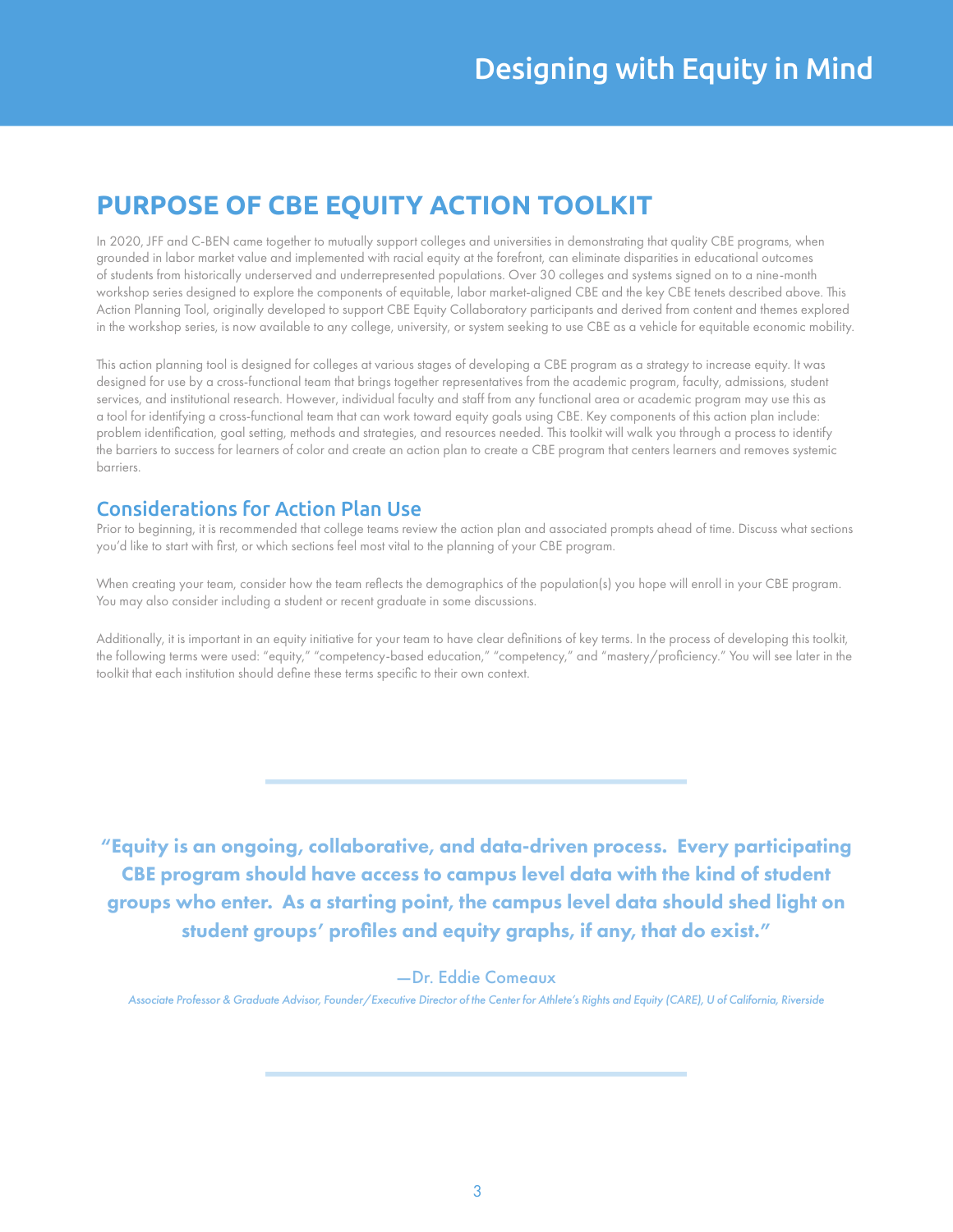## **1. SYSTEMIC BARRIER IDENTIFICATION**

Identify the nature and extent of the problem or opportunity you plan to address or continue to address through CBE programs. Include qualitative and quantitative data on the scope and magnitude of the barriers students currently face.

*This section will help college teams clearly define the problem in terms of who is not well served by the current program model(s) and what aspects of the current program model(s) are not working for defined student populations, as well as identify any additional barriers to success that should be considered in the program design.*

| For what population of learners is your institution<br>or program currently producing inequitable<br>outcomes? What "opportunity gaps" exist?                                                                                                                                                                                                                                           |  |
|-----------------------------------------------------------------------------------------------------------------------------------------------------------------------------------------------------------------------------------------------------------------------------------------------------------------------------------------------------------------------------------------|--|
| "Opportunity gaps" are any outcomes (learning, persistence,<br>completion) that differ by race, gender, income status, or social<br>identities important to institutional context. This should be informed<br>by college or system data. For example, have you identified<br>inequities in completion or labor market outcomes? Are there new<br>learner populations you want to serve? |  |
| What aspects of your current academic program<br>structure pose the greatest barriers for your<br>priority population? What data informs your<br>answer?                                                                                                                                                                                                                                |  |
| How do you anticipate that the defined barriers will<br>be removed for the priority population(s) by offering<br>a new or redesigned CBE program? What literature<br>or evidence leads you to this conclusion?                                                                                                                                                                          |  |
| What do you know about the barriers to access<br>that priority populations face at your institution?<br>What data informs your answer?                                                                                                                                                                                                                                                  |  |
| What are the postsecondary and labor market<br>outcomes of the priority population(s) you have<br><i>identified?</i>                                                                                                                                                                                                                                                                    |  |
| How do the problems identified align with your<br>institution and department's strategic priorities<br>and overall mission?                                                                                                                                                                                                                                                             |  |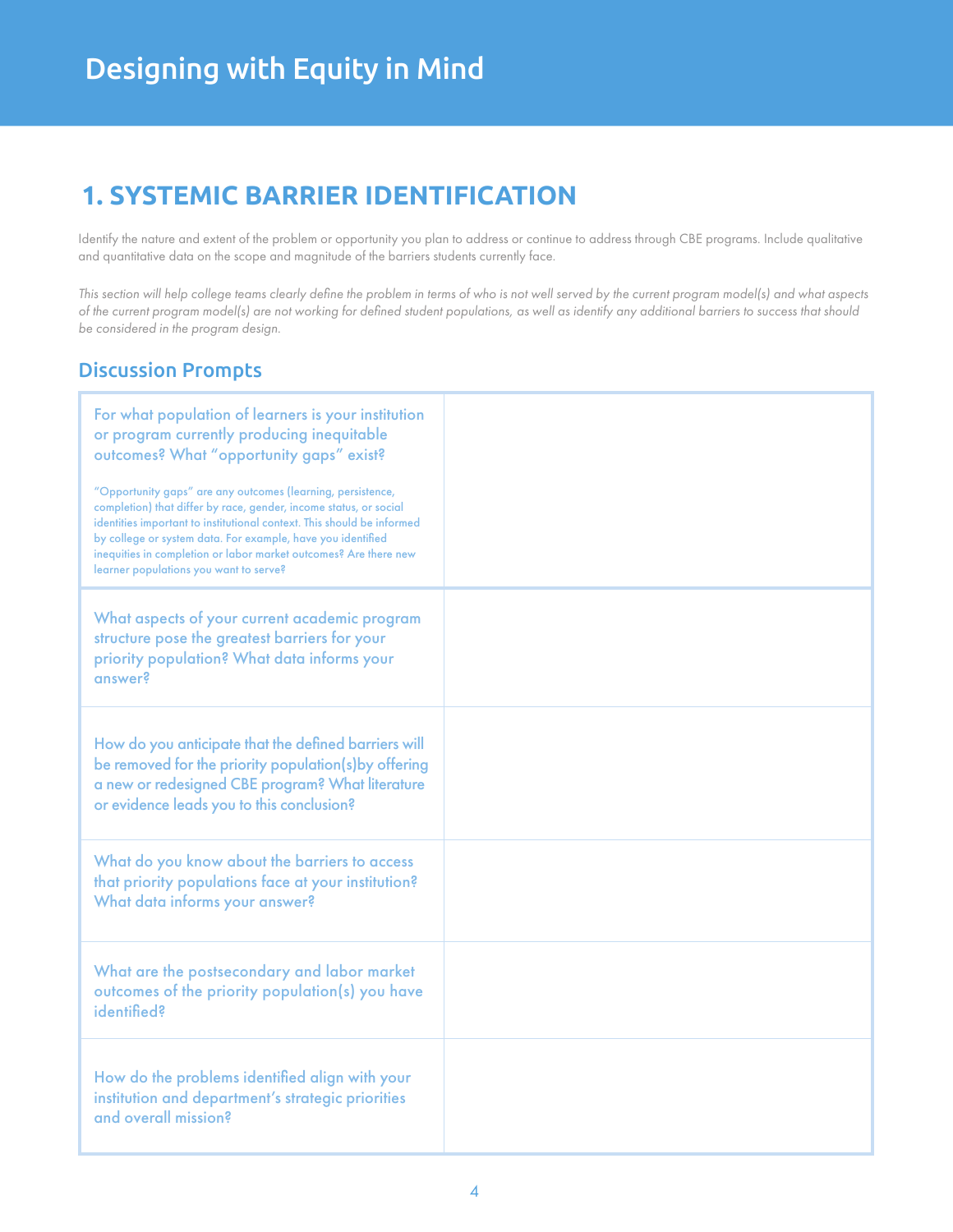## Action Planning

| <b>Priority</b>                                                                                                                                                                                                                                         | <b>Key action steps</b> | <b>Who is responsible?</b> | <b>Milestones &amp; deadlines</b> |
|---------------------------------------------------------------------------------------------------------------------------------------------------------------------------------------------------------------------------------------------------------|-------------------------|----------------------------|-----------------------------------|
| Gather enrollment, retention,<br>and completion data,<br>disaggregated by race/<br>ethnicity, age, gender, and<br>additional social identities to<br>understand where there are<br>opportunity gaps.                                                    |                         |                            |                                   |
| <b>Conduct surveys or focus groups</b><br>with priority populations to<br>gather qualitative data on the<br>current student experience, as<br>well as with those who are not<br>currently enrolled.                                                     |                         |                            |                                   |
| <b>Based on quantitative and</b><br>qualitative data collected,<br>conduct a mapping exercise<br>to identify common barriers<br>to success across the student<br>experience (connection,<br>enrollment, and retention<br>through completion).           |                         |                            |                                   |
| <b>Facilitate sensemaking sessions</b><br>with stakeholders and students<br>to confirm that barriers are<br>appropriately identified and<br>categorized.                                                                                                |                         |                            |                                   |
| Define specific features of a CBE<br>program that must be in place<br>to remove barriers and support<br>student success. Aspects may<br>include flexibility, hybrid or<br>online, delivery, embedded<br>student supports, equitable<br>assessment, etc. |                         |                            |                                   |
| Add other priorities here.                                                                                                                                                                                                                              |                         |                            |                                   |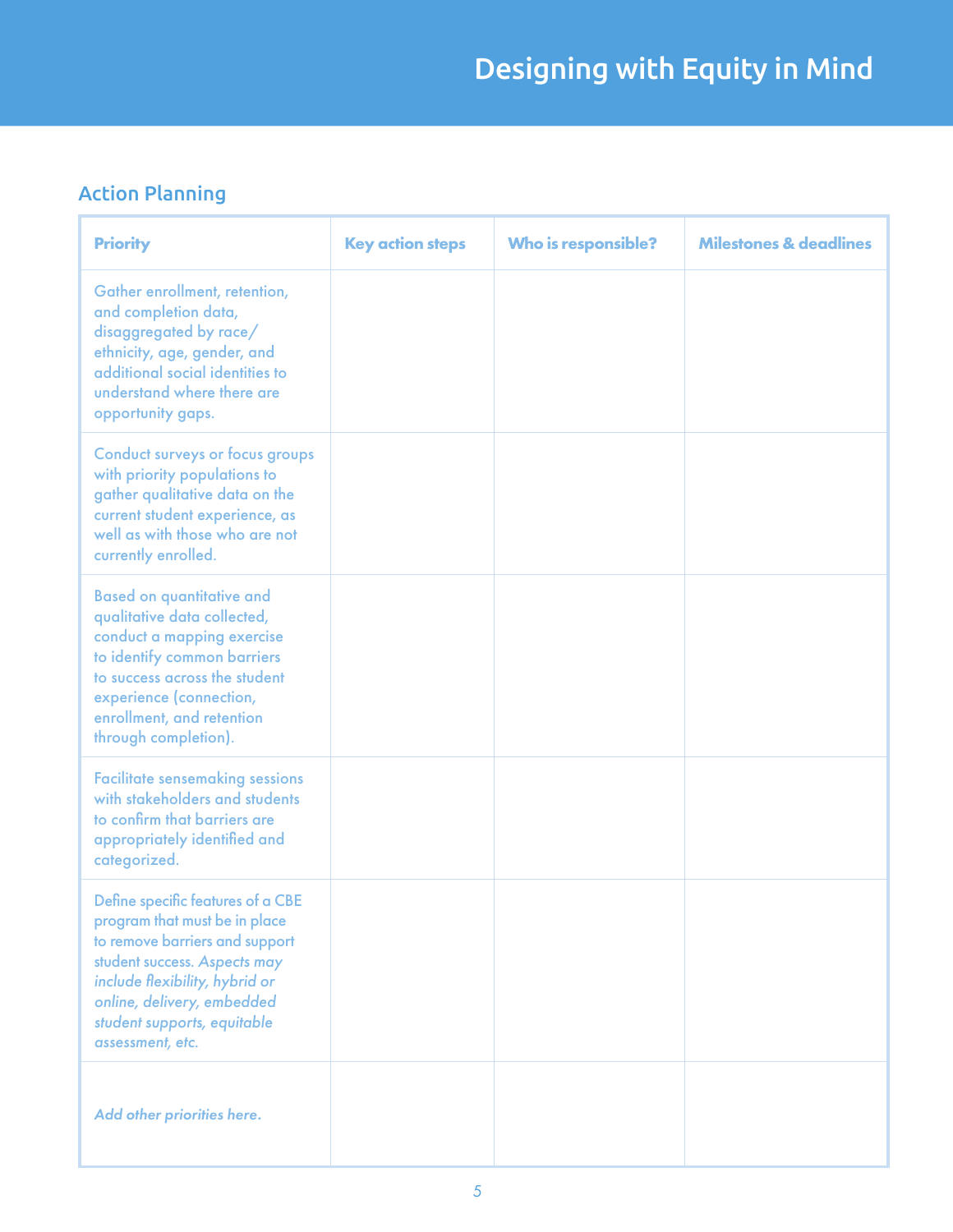## **2. GOAL SETTING**

Based on the quantitative and qualitative data gathered in part 1, identify clear goals for your new or redesigned CBE program. Consider how you can make your goals SMART goals:

**S**pecific: Make your goal as narrow and focused as possible for more strategic planning **M**easurable: Your goal should include a quantitative measure so that you're able to assess and document progress **A**chievable/Attainable: Your goal should be realistic and possible to obtain **R**elevant: Align your goal with your team's values, vision, and overall mission **T**ime-bound: Set a deadline at the end of your goal so that you can track your progress

*For example: By expanding our community partnerships and integrating culturally relevant pedagogy for our existing competency-based welding program, our college will recruit, retain, and graduate x percent more Black and Latinx learners by \_\_\_\_\_ (date). This aligns with our institution's strategy priority to reduce equity gaps in the completion of credentials with labor market value.*

SMART GOAL [Enter goal here]

*Once you have defined your goal you can start to consider the key inputs and activities, as well as the outputs and outcomes that will let you know if you are on track. You may want to revisit this section after completing the rest of the sections.*

| <b>INPUTS</b><br>What resources (financial, human, material) are needed<br>to implement your new or redesigned CBE program?<br>In the example above, the college might flag faculty<br>professional development and a new partnerships<br>coordinator as key inputs.                                                                                      |  |
|-----------------------------------------------------------------------------------------------------------------------------------------------------------------------------------------------------------------------------------------------------------------------------------------------------------------------------------------------------------|--|
| <b>ACTIVITIES</b><br>What are the key activities required to achieve your goal?<br>In the example above, the college might include<br>planning sessions with community partners and<br>employers or curriculum development.                                                                                                                               |  |
| <b>OUTPUTS</b><br>What are some of the tangible outputs of your activities?<br>These can serve as near-term indicators of success.<br>In the example above, the college might develop new<br>marketing materials that better target new communities,<br>or they may develop new partnerships with outside<br>organizations who can help with recruitment. |  |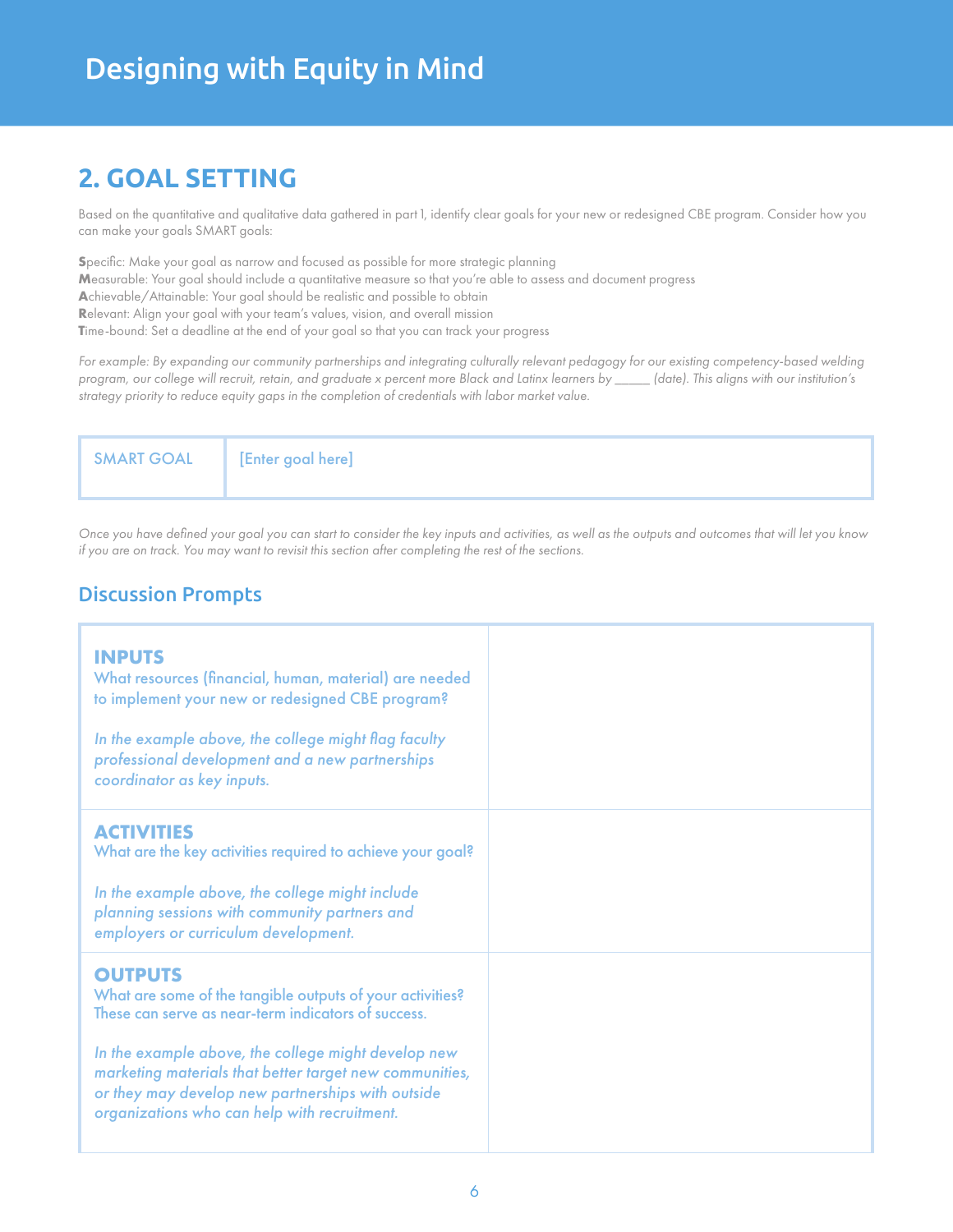| <b>OUTCOMES</b><br>What short-term (6-12 months) changes do you<br>anticipate occurring as a result of your activities?<br>In the example above, a short-term outcome might<br>be increased enrollment of Black, Latinx, and Native<br>American students.                                                                                  |  |
|--------------------------------------------------------------------------------------------------------------------------------------------------------------------------------------------------------------------------------------------------------------------------------------------------------------------------------------------|--|
| <b>IMPACT</b><br>What overall long-term effect(s) (1-5 years) do you<br>anticipate occurring as a result of your CBE equity work?<br>For example, as a result of progress made in the first<br>6-12 months, the college should anticipate an increase<br>in successful student outcomes, from retention to<br>graduation to job placement. |  |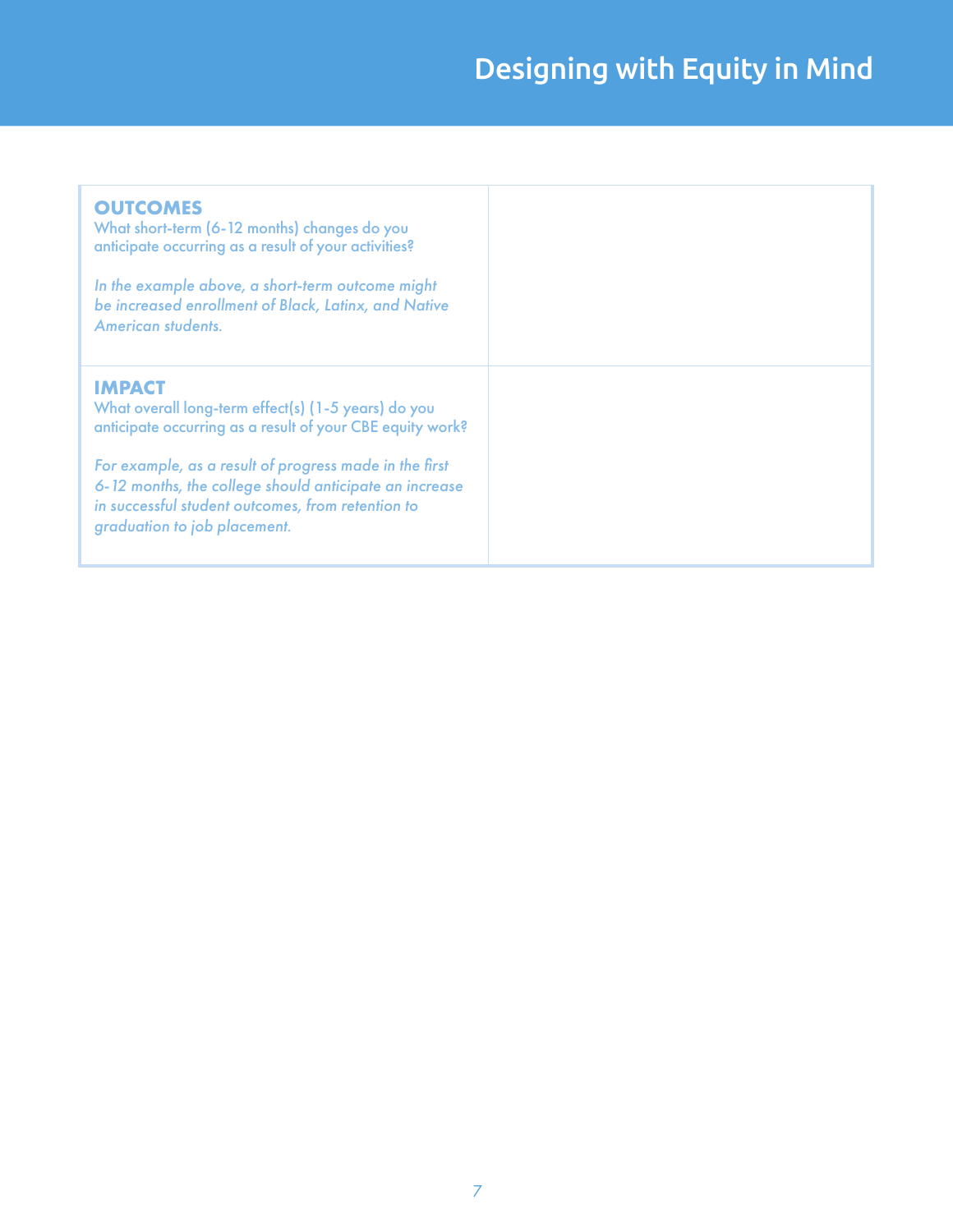## **3. METHODS AND STRATEGIES**

Please use the sections below to think through CBE methods and strategies that are needed in order to support your CBE program development. This section builds on key topics for outlining your methods and strategies, including defining CBE, utilizing LMI, curriculum planning and development, creating student-centered design and support systems, and job placement.

### A. Definitions

How does your institution or system define the following? If there is not an official definition, college teams should work together to create one.

#### **"It is important to have a working definition of equity. Equity is not sameness. Equity is a process. Equality is the ideal outcome."**

—Dr. Eddie Comeaux *Associate Professor & Graduate Advisor, Founder/Executive Director of the Center for Athlete's Rights and Equity (CARE), U of California, Riverside*

| Equity                        |  |
|-------------------------------|--|
| Competency-Based<br>Education |  |
| Competency                    |  |
| Mastery/Proficiency           |  |
|                               |  |
|                               |  |
|                               |  |
|                               |  |
|                               |  |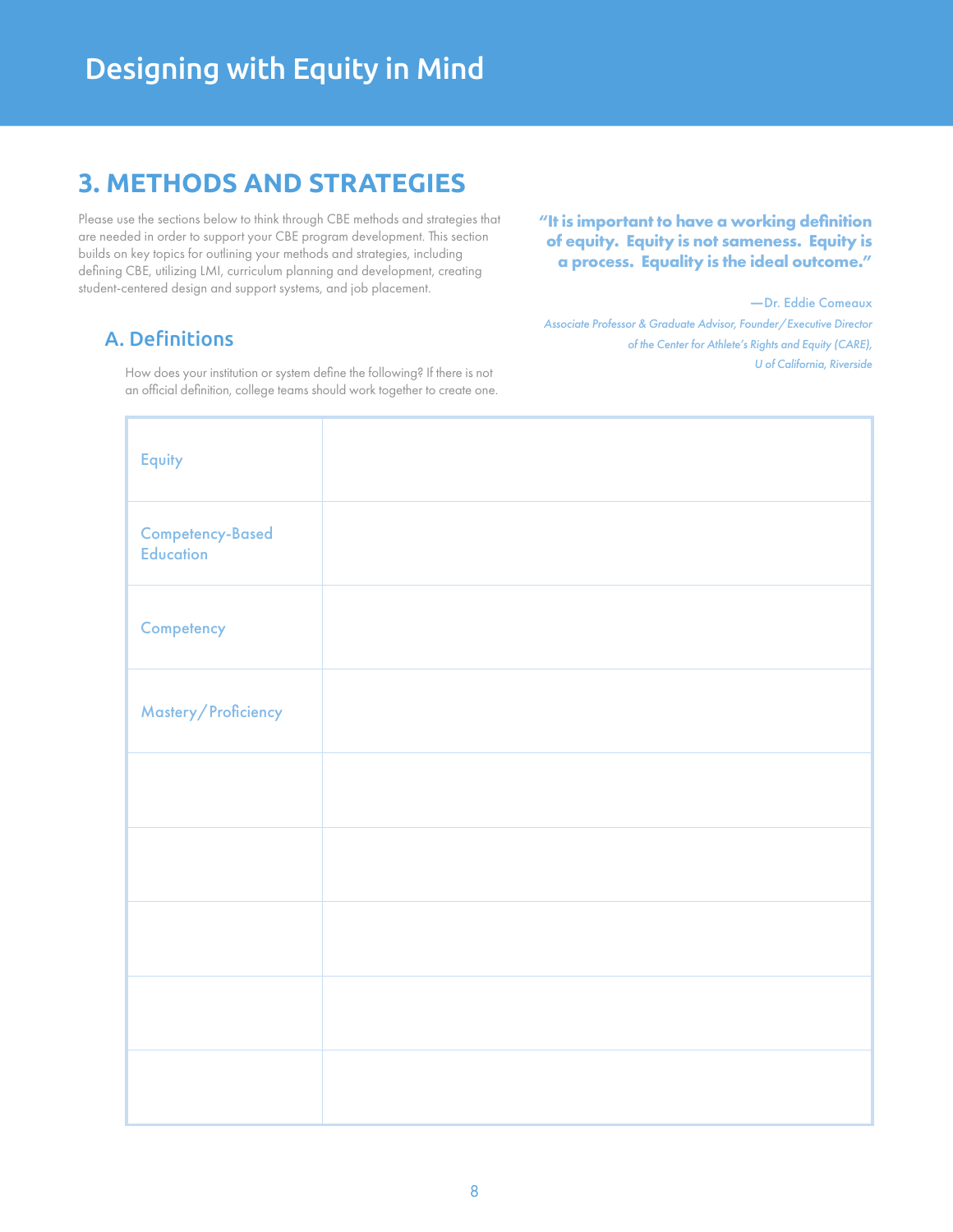### B. Core Program Features

Consider how your CBE program is or will be distinctively different from current academic offerings in order to create more equitable outcomes. What are the hallmark features? You might consider this from multiple viewpoints—student, faculty, and student services staff. **"Time is a source of inequity in our higher ed system and yet we've built a whole system on the credit hour."** 

For colleges that are redesigning an existing CBE program, some of the features may stay the same.

—Paul LeBlanc *President, Southern New Hampshire University*

| <b>Feature</b>                             | <b>Traditional/current CBE</b><br>academic offerings | <b>CBE program</b><br><b>or</b><br>redesigned CBE program |
|--------------------------------------------|------------------------------------------------------|-----------------------------------------------------------|
| <b>Flexibility in pacing</b>               |                                                      |                                                           |
| <b>Personalization of content</b>          |                                                      |                                                           |
| <b>Curriculum development process</b>      |                                                      |                                                           |
| <b>Culturally responsive pedagogy</b>      |                                                      |                                                           |
| Consistency across faculty and<br>sections |                                                      |                                                           |
| Assessment approach                        |                                                      |                                                           |
| <b>Faculty model</b>                       |                                                      |                                                           |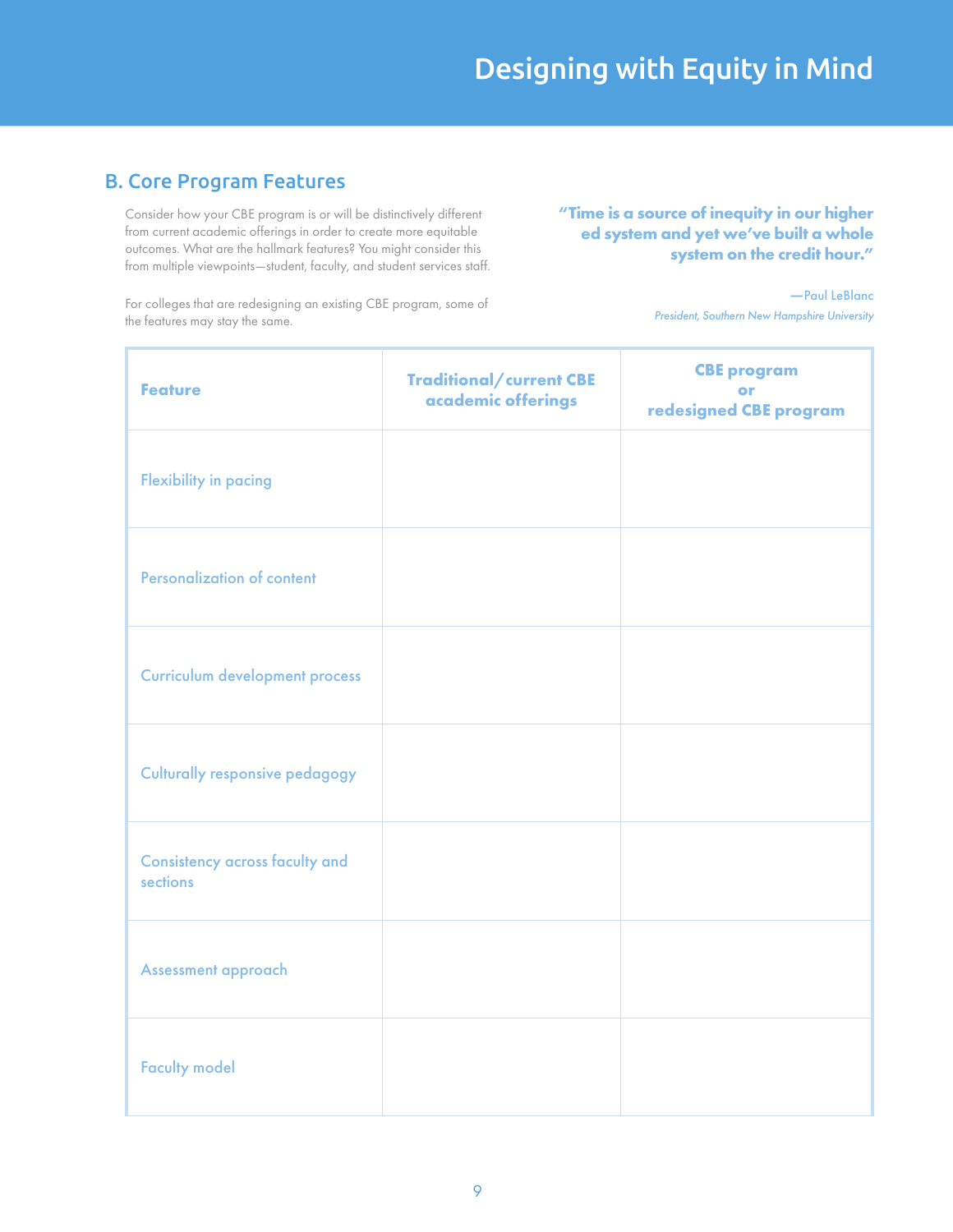# Designing with Equity in Mind

| Employer engagement     |  |
|-------------------------|--|
| Coaching/advising model |  |
| Student supports        |  |
| <b>Career placement</b> |  |
|                         |  |
|                         |  |
|                         |  |
|                         |  |
|                         |  |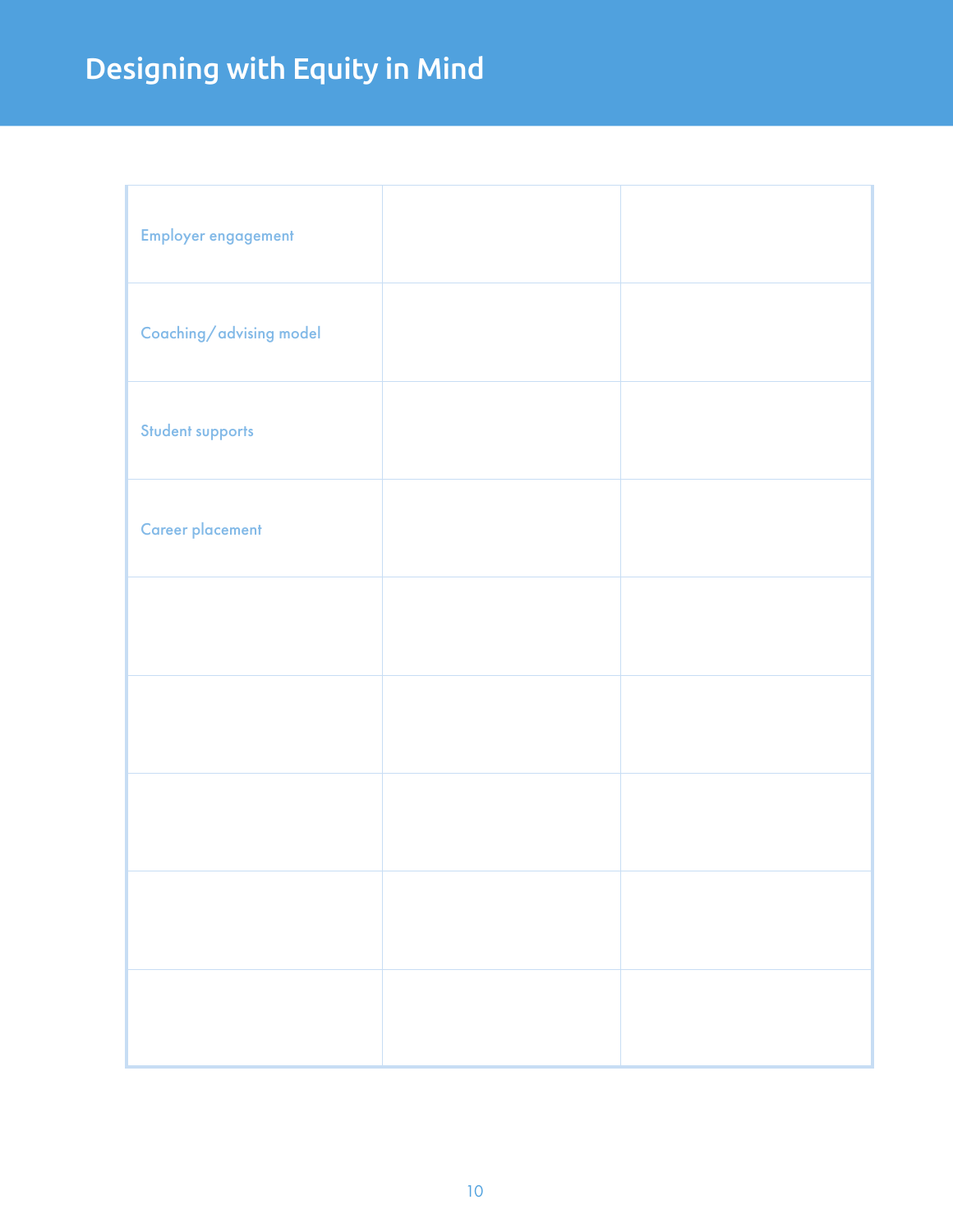## C. Labor Market Information

In order for CBE to lead to more equitable career success, programs must be tightly aligned with the labor market and designed to connect graduates with good jobs with advancement potential. This section will help you identify the data needed to make informed decisions about credentials, competencies, and employer partnerships.

|                                                    | <b>What data sources currently</b><br>inform this?<br>E.g., local labor market data, state<br>eligible training provider lists, student<br>data, employer input, community<br>partners (such as Urban League), and<br>industry competency frameworks. | <b>What additional data sources</b><br>would be helpful? |
|----------------------------------------------------|-------------------------------------------------------------------------------------------------------------------------------------------------------------------------------------------------------------------------------------------------------|----------------------------------------------------------|
| Program/credential<br>selection                    |                                                                                                                                                                                                                                                       |                                                          |
| <b>Competencies and level of</b><br>mastery needed |                                                                                                                                                                                                                                                       |                                                          |
| <b>Assessment strategy</b>                         |                                                                                                                                                                                                                                                       |                                                          |
| Program refinement                                 |                                                                                                                                                                                                                                                       |                                                          |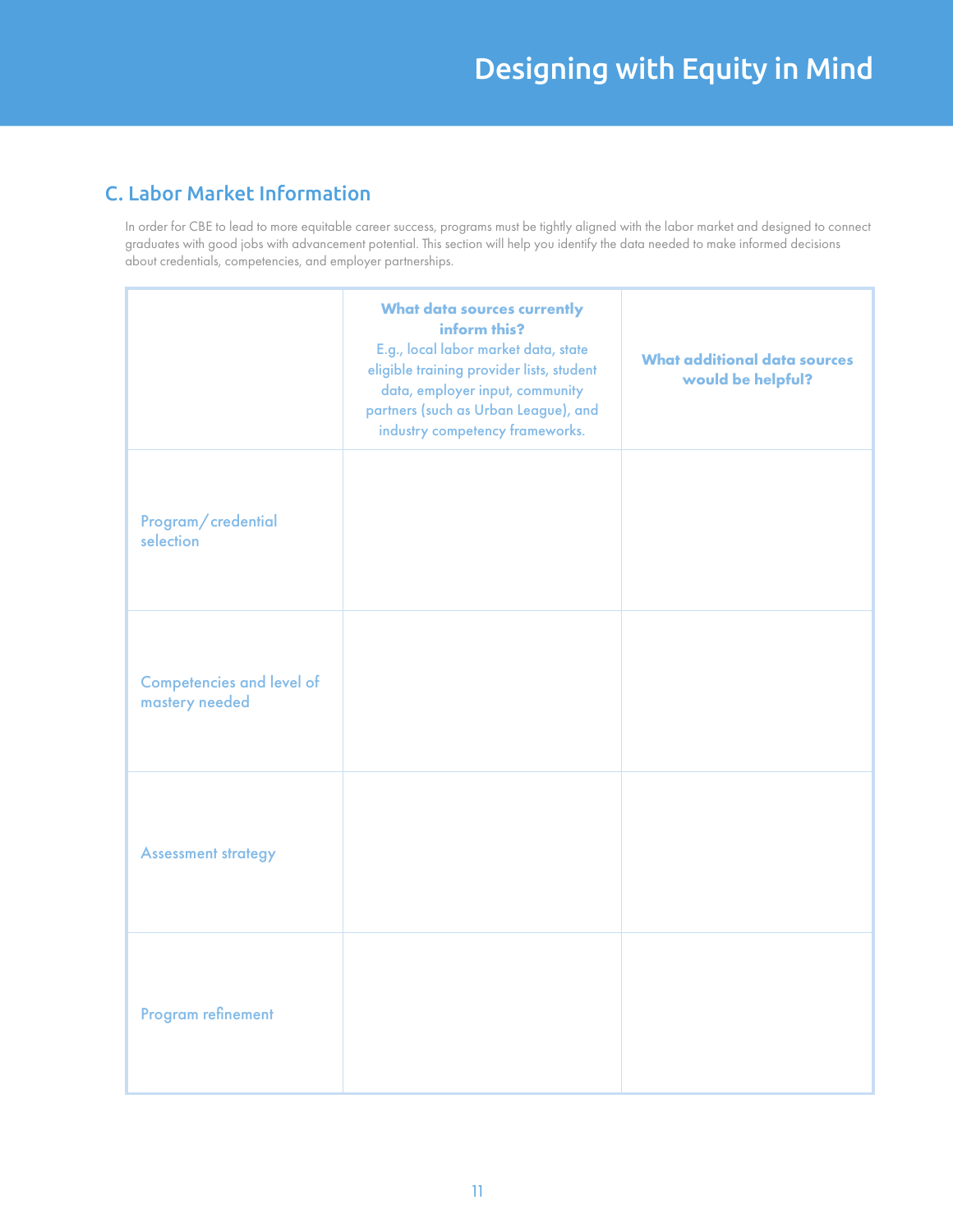## Discussion Prompts

| In what ways do you think using up-to-date LMI<br>will help your program meet or continue to meet the<br>intended outcomes in supporting students and leading<br>them to stable employment?                                                                                                                                                                              |  |
|--------------------------------------------------------------------------------------------------------------------------------------------------------------------------------------------------------------------------------------------------------------------------------------------------------------------------------------------------------------------------|--|
| Who are the key players (internal and external) you'll<br>need to involve to access updated LMI reflective of your<br>local area and disaggregated by priority populations?<br>Are there new stakeholders directly connected to the<br>priority population that you can involve to understand<br>nuances related to occupational segregation and wage<br>discrimination. |  |
| In your context, how can programs grounded in labor<br>market demand and data help lead to credentials of<br>value for students? What is the connection between data<br>and equity and why is this important for CBE programs?                                                                                                                                           |  |
| What are some potential barriers you may experience<br>to accessing updated and current LMI?                                                                                                                                                                                                                                                                             |  |

## Proposed Program

Summarize what you have learned from LMI and employer input:

| Target credential(s) and occupations  |  |
|---------------------------------------|--|
| <b>Typical starting wages</b>         |  |
| Occupational outlook for your region  |  |
| Confirmed/potential employer partners |  |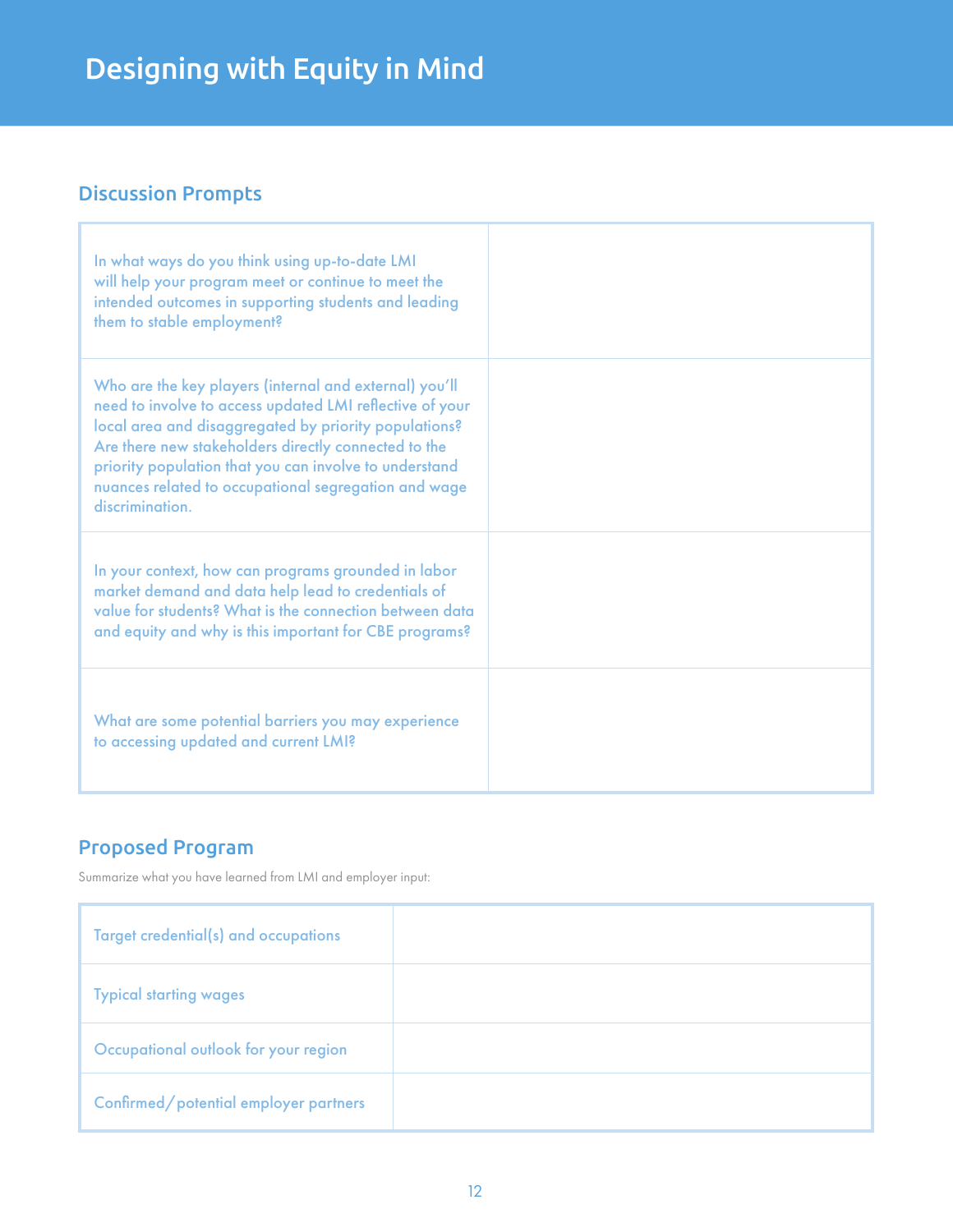### D. Recruitment

Quality student engagement and racially diverse enrollment starts with thoughtful and inclusive recruitment strategies. This section urges you to consider the kind of students you are wanting to support through your CBE program and how your recruitment strategies effectively cater to this population.

| For each priority<br>population, what learner<br>personas will you use to<br>inform the design of the<br><b>CBE</b> program?                                               |  |
|----------------------------------------------------------------------------------------------------------------------------------------------------------------------------|--|
| What culturally relevant<br>characteristics about the<br>priority population are<br>important to consider<br>during recruitment?                                           |  |
| This could be demographics<br>(including age), career goals, time<br>constraints, primary language, or<br>other factors that would influence<br>your recruitment strategy. |  |
| How will you reach the<br>priority learner population<br>with strategic marketing<br>messages tailored to<br>them?                                                         |  |
| <b>What partnerships</b><br>could help you reach<br>your intended learner<br>population?                                                                                   |  |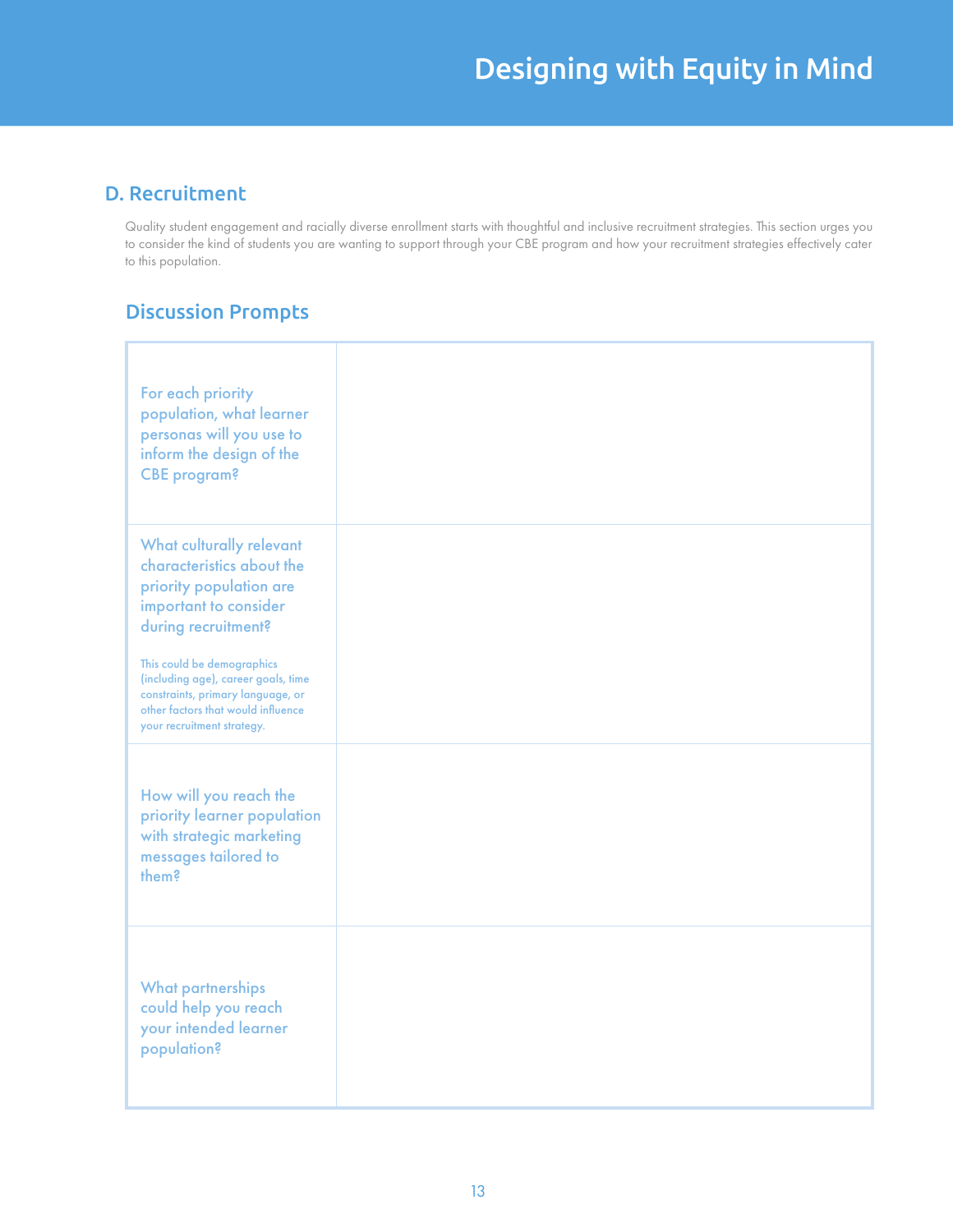## E. Curriculum Development and Learning

An important part of student retention will involve a culturally sensitive and responsive curriculum and learning opportunities that support a wide variety of learners. This section will help CBE programs consider their curriculum development—what needs to be incorporated, enhanced, or redesigned.

| Describe your approach to competency-based<br>curriculum development (e.g., backward design). If<br>you have a CBE curriculum development process,<br>how can that process be improved                                                                             |  |
|--------------------------------------------------------------------------------------------------------------------------------------------------------------------------------------------------------------------------------------------------------------------|--|
| Describe how culturally responsive pedagogy<br>and other equitable instructional practices will be<br>incorporated into your CBE program. This should<br>include addressing both culture and accessibility in<br>use of all aspects of program delivery.           |  |
| Describe how learners have / will have meaningful<br>access to faculty subject matter experts.                                                                                                                                                                     |  |
| How are learners made aware of what is needed to<br>demonstrate competence and earn a credential?                                                                                                                                                                  |  |
| How is learner progress toward program outcomes<br>monitored? How is learner progress made visible to<br>the learner?                                                                                                                                              |  |
| How will the institution/system communicate to<br>external stakeholders what graduates can do beyond<br>course listings and grades to external stakeholders<br>(e.g., comprehensive learner records)? If you have an<br>existing program, please include examples. |  |
| What kinds of professional development might<br>faculty and curriculum and assessment design staff<br>need to implement plans?                                                                                                                                     |  |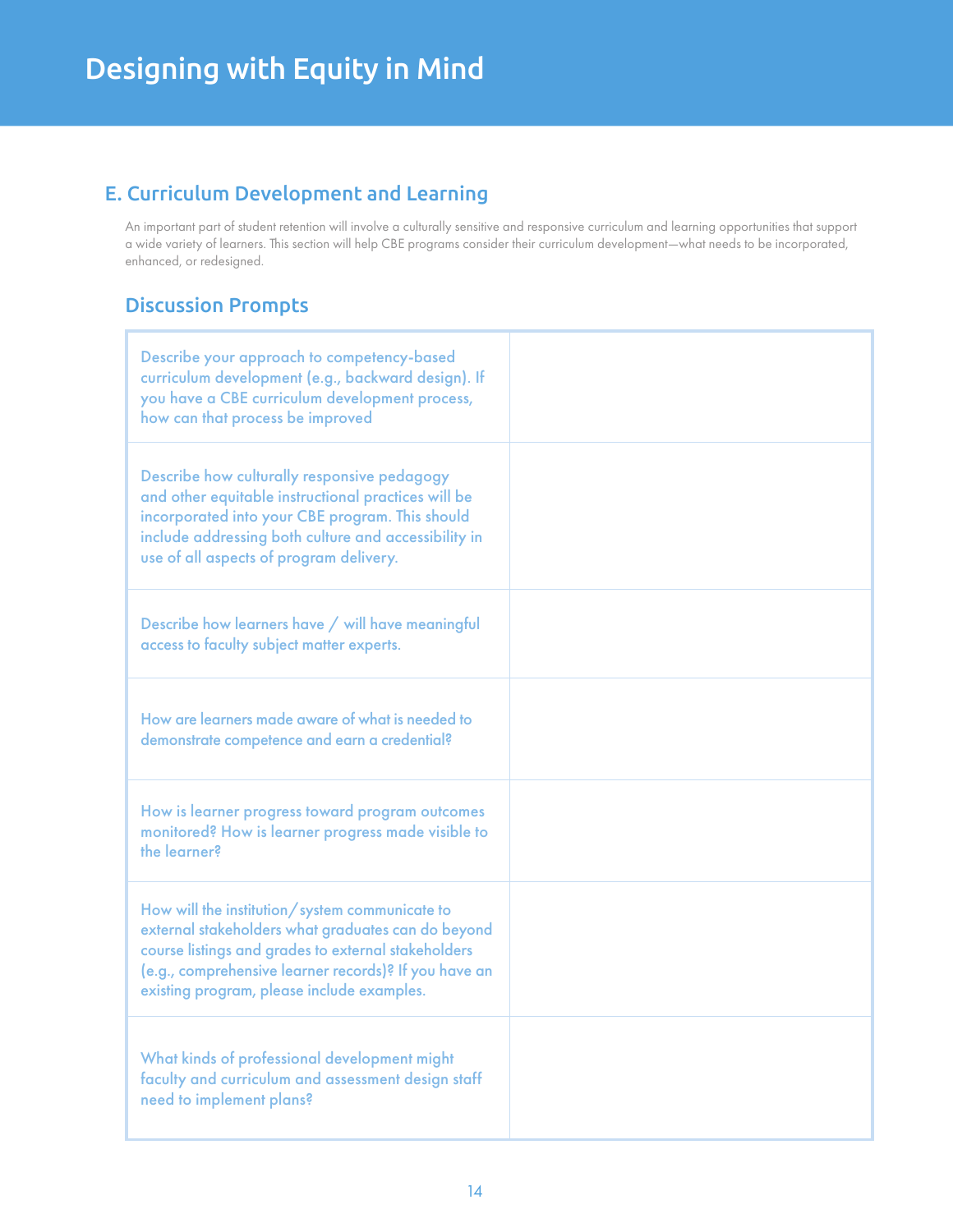## F. Supporting Students in CBE Programs—from Awareness through Completion and Beyond

Pre-program supports might include onboarding, orientation, advising to help students select the right program, help with financial aid and non-academic supports, counseling, child care, and other pre-program coaching.

Supports during enrollment might include proactive advising, coaching, tutoring, career exploration, continuation of non-academic supports, counseling, child care, etc.

Post-program supports might include resume prep, mock job interviews, job search assistance, internships, career fairs, and other ongoing coaching.

|                          | <b>Describe the supports available</b> | <b>What departments/roles/</b><br>partners are involved? |
|--------------------------|----------------------------------------|----------------------------------------------------------|
| Pre-program              |                                        |                                                          |
| <b>During enrollment</b> |                                        |                                                          |
| Post-program             |                                        |                                                          |

| How are students made aware, or,<br>more importantly, how are supports<br>embedded, at each phase of the<br>curriculum? |  |
|-------------------------------------------------------------------------------------------------------------------------|--|
| What data can you use to assess the<br>effectiveness of these supports for<br>creating more equitable outcomes?         |  |
| What professional development<br>might advisors and support staff<br>need to put your plans into action?                |  |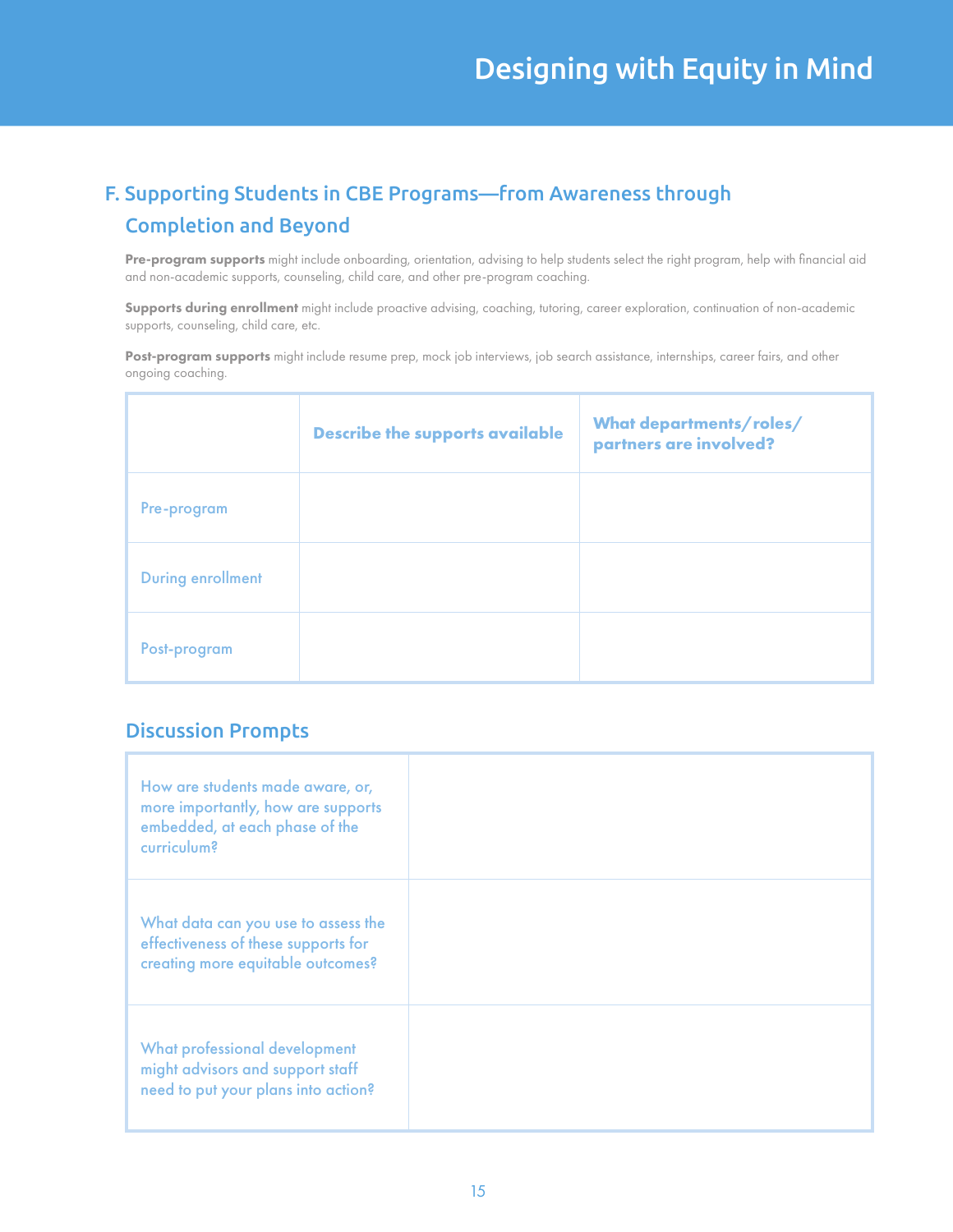## **ACTION PLANNING**

| <b>Priority</b>                                                                                                           | <b>Key action steps</b> | Who is responsible? | <b>Milestones and deadlines</b> |
|---------------------------------------------------------------------------------------------------------------------------|-------------------------|---------------------|---------------------------------|
| <b>Example: Revise current</b><br>orientation materials to<br>include an overview of<br>the student experience<br>in CBE. |                         |                     |                                 |
|                                                                                                                           |                         |                     |                                 |
|                                                                                                                           |                         |                     |                                 |
|                                                                                                                           |                         |                     |                                 |
|                                                                                                                           |                         |                     |                                 |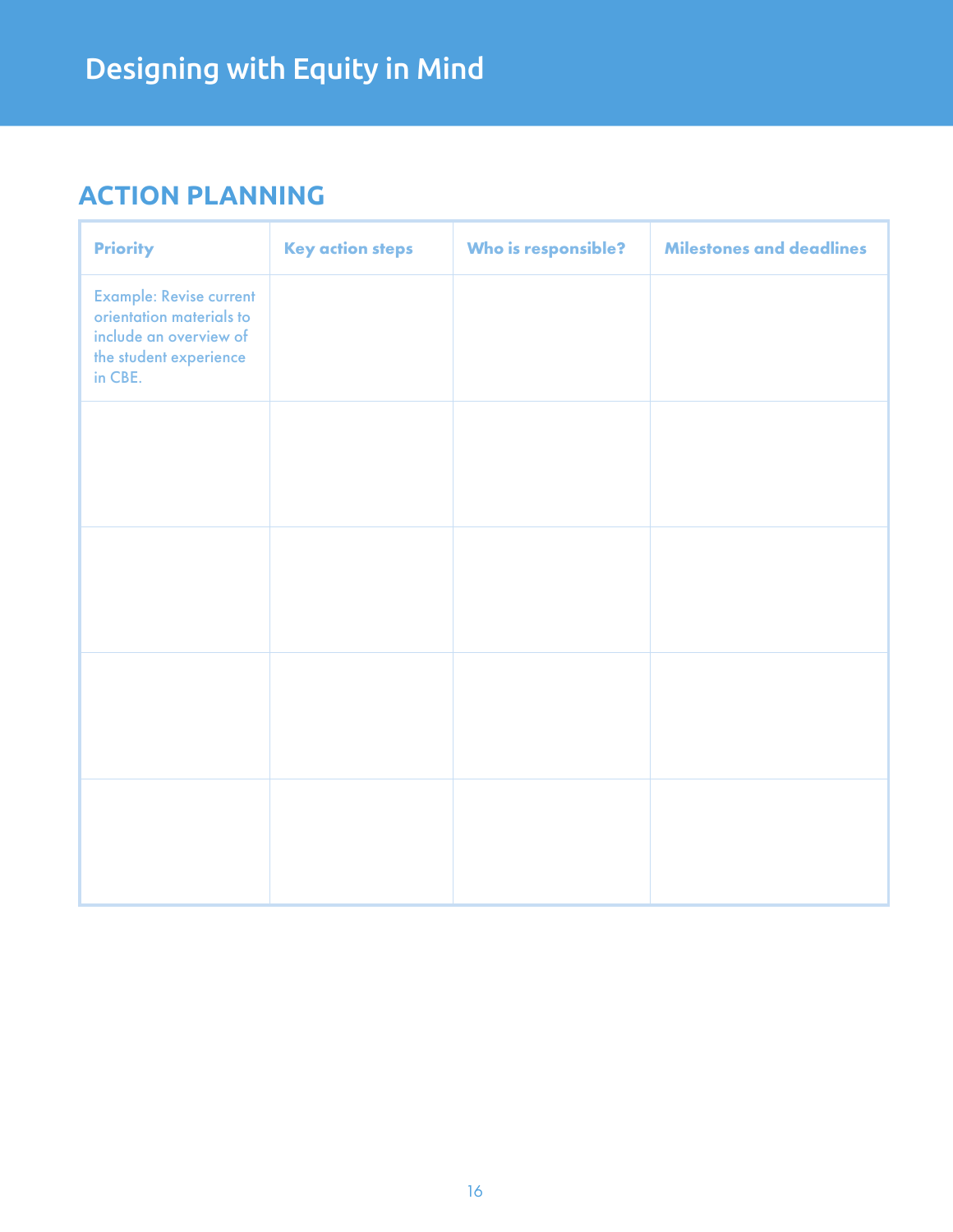## **4. RESOURCES NEEDED**

*This section will help college teams think through the specific programmatic resources that are needed in order to develop and/or maintain CBE programs at the institution. Please use the questions below to identify key resources needed to support your CBE program development and delivery. Key resources include but are not limited to program timeline, evaluation, key stakeholders, and budgeting. This section will also allow you to expand on what potential barrier(s) may surface and proposed solutions.*

### A. Key Stakeholders

Please provide detailed information on the various key stakeholders who will be integral to your CBE program development. Given a focus on equity, be sure to include individuals who are from or who work closely with the priority population(s). Be sure to include the individuals' qualifications and experiences that make them the right fit for the success of the project.

#### [C-BEN's Quality Framework for CBE Programs User's Guide](https://www.cbenetwork.org/wp-content/uploads/2018/09/2nd_button_Quality_Framework_Users_Guide_Final_.pdf)

#### [C-BEN's Employer Engagement Best Practices Toolkit](https://www.cbenetwork.org/wp-content/uploads/2019/10/CBEx-19-019-Best-Practices-Toolkit_DIGITAL-3.pdf)

| <b>Stakeholder</b>               | <b>Position/representation</b><br>(aculty, student, employer, external<br>partner, priority population, etc.) | <b>Interest &amp; issue areas</b><br>(Areas of expertise or interest<br>that this stakeholder represents) | <b>Next steps for</b><br>engagement |
|----------------------------------|---------------------------------------------------------------------------------------------------------------|-----------------------------------------------------------------------------------------------------------|-------------------------------------|
| Registrar                        |                                                                                                               |                                                                                                           |                                     |
| <b>Financial aid</b>             |                                                                                                               |                                                                                                           |                                     |
| IT                               |                                                                                                               |                                                                                                           |                                     |
| <b>Institutional</b><br>research |                                                                                                               |                                                                                                           |                                     |
| <b>Student services</b>          |                                                                                                               |                                                                                                           |                                     |
| <b>Admissions</b>                |                                                                                                               |                                                                                                           |                                     |
| <b>Employer</b><br>partners      |                                                                                                               |                                                                                                           |                                     |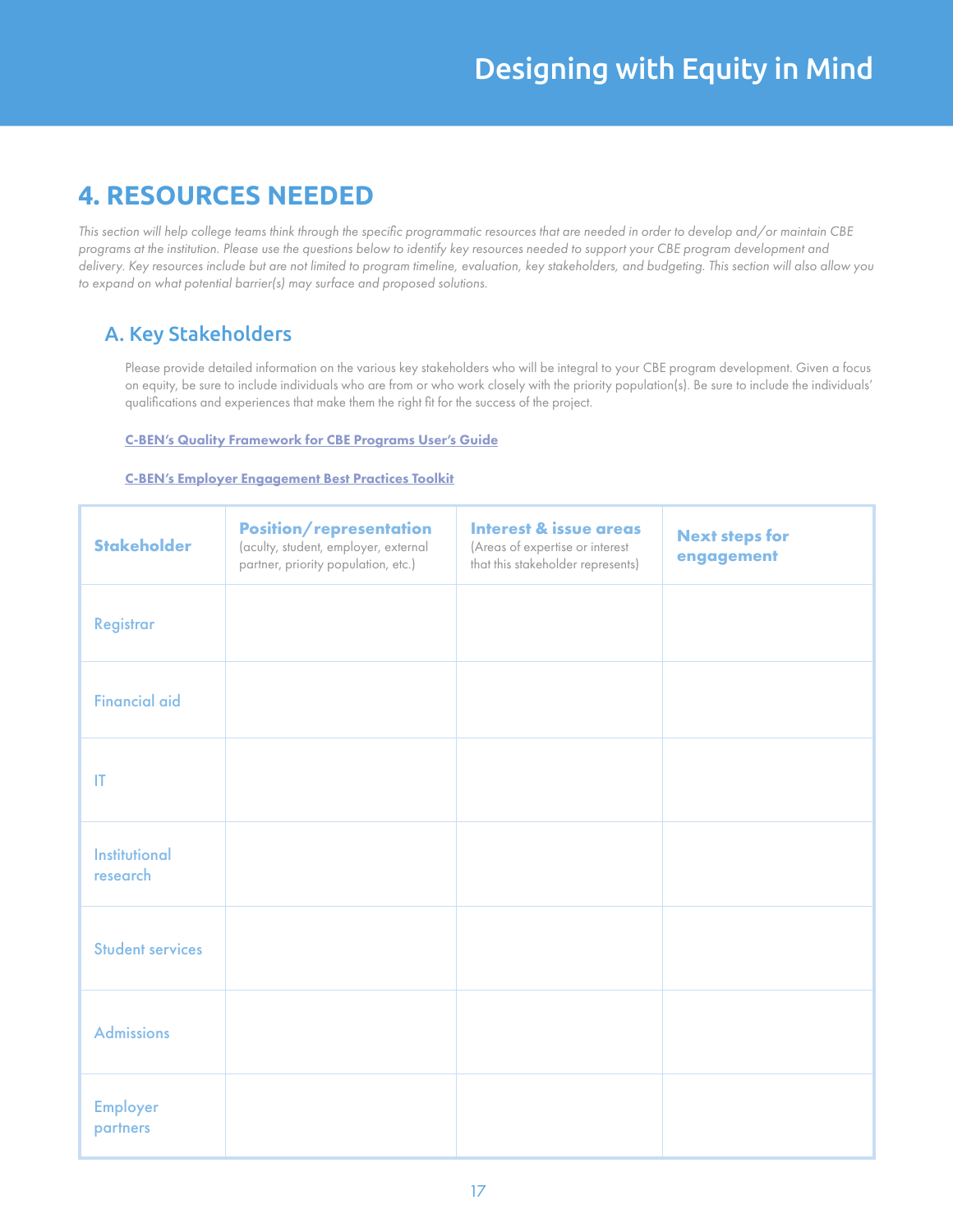# Designing with Equity in Mind

| <b>Stakeholder</b>                                                                                                                        | <b>Position/representation</b><br>(aculty, student, employer, external<br>partner, priority population, etc.) | Interest & issue areas<br>(Areas of expertise or interest<br>that this stakeholder represents) | <b>Next steps for</b><br>engagement |
|-------------------------------------------------------------------------------------------------------------------------------------------|---------------------------------------------------------------------------------------------------------------|------------------------------------------------------------------------------------------------|-------------------------------------|
| <b>External</b><br>audiences such<br>as chamber<br>of commerce,<br>workforce<br>development<br>boards,<br>community<br>organization, etc. |                                                                                                               |                                                                                                |                                     |
| Senior<br>leadership                                                                                                                      |                                                                                                               |                                                                                                |                                     |
| Add other key<br><b>stakeholders</b>                                                                                                      |                                                                                                               |                                                                                                |                                     |
|                                                                                                                                           |                                                                                                               |                                                                                                |                                     |
|                                                                                                                                           |                                                                                                               |                                                                                                |                                     |
|                                                                                                                                           |                                                                                                               |                                                                                                |                                     |
|                                                                                                                                           |                                                                                                               |                                                                                                |                                     |
|                                                                                                                                           |                                                                                                               |                                                                                                |                                     |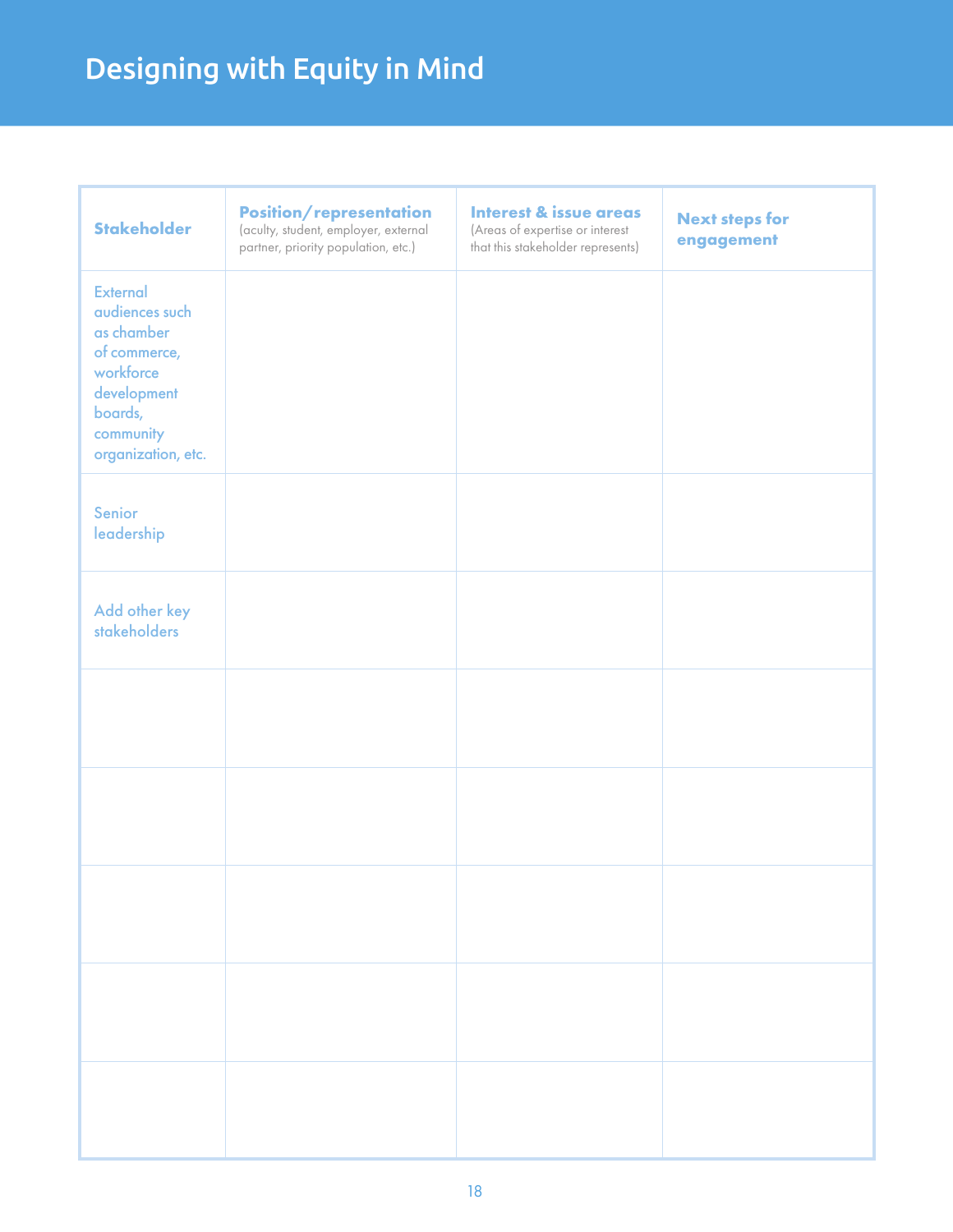### B. Budgeting

Please consider reviewing the following links to help you think through core elements of a CBE budget, including resources needed for successful implementation and completion.

#### [NCHEMS Competency-Based Education Cost Model](https://nchems.org/projects/cbe-cost-model/)

The National Center for Higher Education Management Systems (NCHEMS) has developed a cost tool related to developing competency-based education programs for institutions, with support from the Lumina Foundation. This cost model is designed to help institutional leaders unpack the activities, costs, and revenue related to starting and maintaining CBE programs.*<sup>3</sup>*

#### [C-BEN ROI Estimator User Guide](https://www.cbenetwork.org/wp-content/uploads/2019/10/Employer-Engagement-ROI-Estimator-User-Guide-DIGITAL.pdf)

The Return on Investment (ROI) Estimator was designed to help calculate and predict the ROI and break-even point for CBE programs and potential new workforce partnership programs.

#### Things to consider when budgeting:

- Professional development and personnel costs,including faculty release time
- **Consultants**
- Data access (e.g., Burning Glass)
- **Technology**

| What resources do<br>you need now to get<br>the work started?            |  |
|--------------------------------------------------------------------------|--|
| What is your<br>comprehensive<br>budget for long-term<br>sustainability? |  |

*<sup>3</sup> (NCHEMS, 2021) - https://nchems.org/projects/cbe-cost-model/*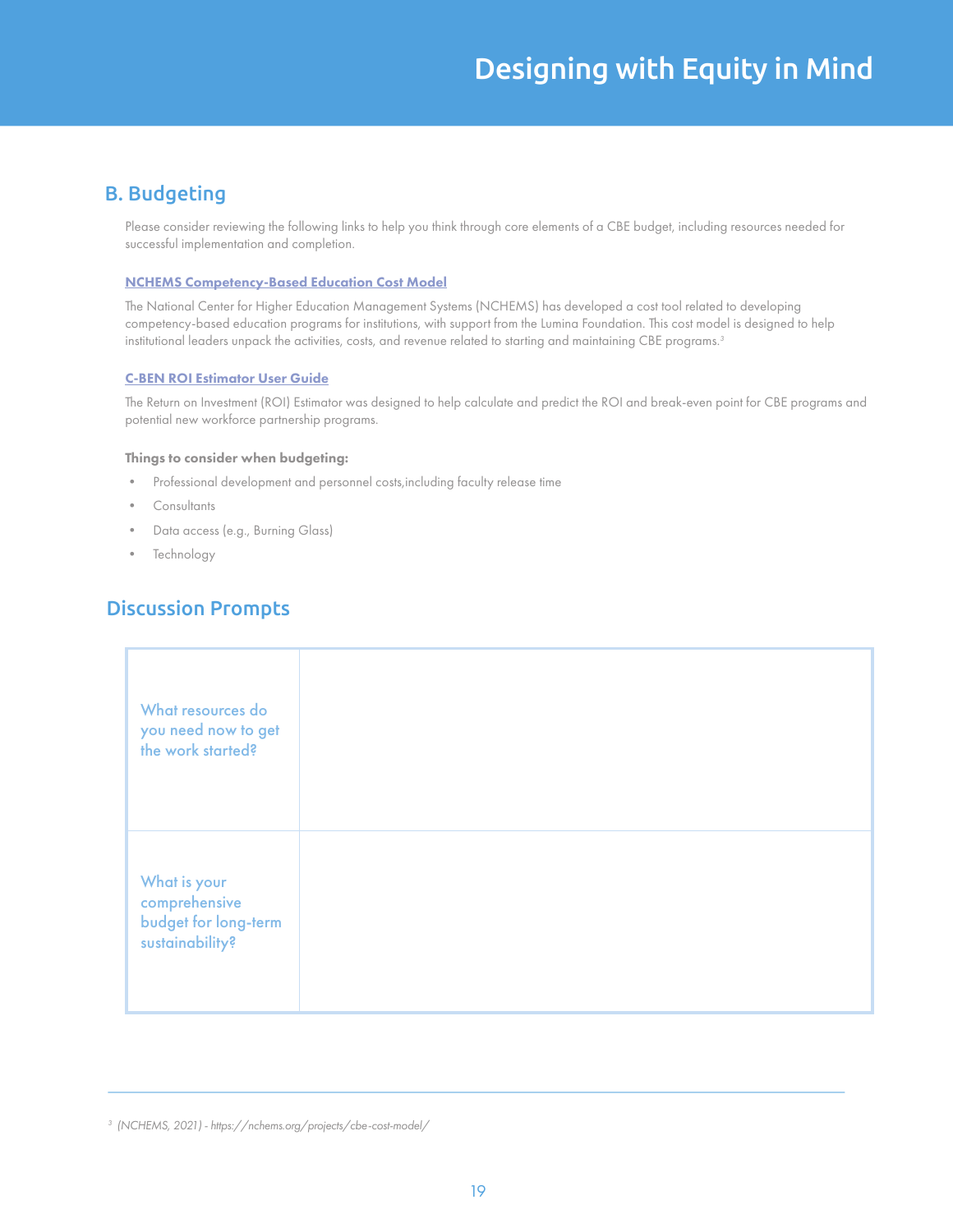## C. Program Timeline

Based on the information identified above, please use the chart below to map out your program timeline.

| <b>Priority</b> | <b>Key action</b><br>steps | Who is<br>responsible? | <b>Milestones</b><br>and deadlines | <b>Progress to date</b> |
|-----------------|----------------------------|------------------------|------------------------------------|-------------------------|
|                 |                            |                        |                                    |                         |
|                 |                            |                        |                                    |                         |
|                 |                            |                        |                                    |                         |
|                 |                            |                        |                                    |                         |
|                 |                            |                        |                                    |                         |
|                 |                            |                        |                                    |                         |
|                 |                            |                        |                                    |                         |
|                 |                            |                        |                                    |                         |
|                 |                            |                        |                                    |                         |
|                 |                            |                        |                                    |                         |
|                 |                            |                        |                                    |                         |
|                 |                            |                        |                                    |                         |
|                 |                            |                        |                                    |                         |
|                 |                            |                        |                                    |                         |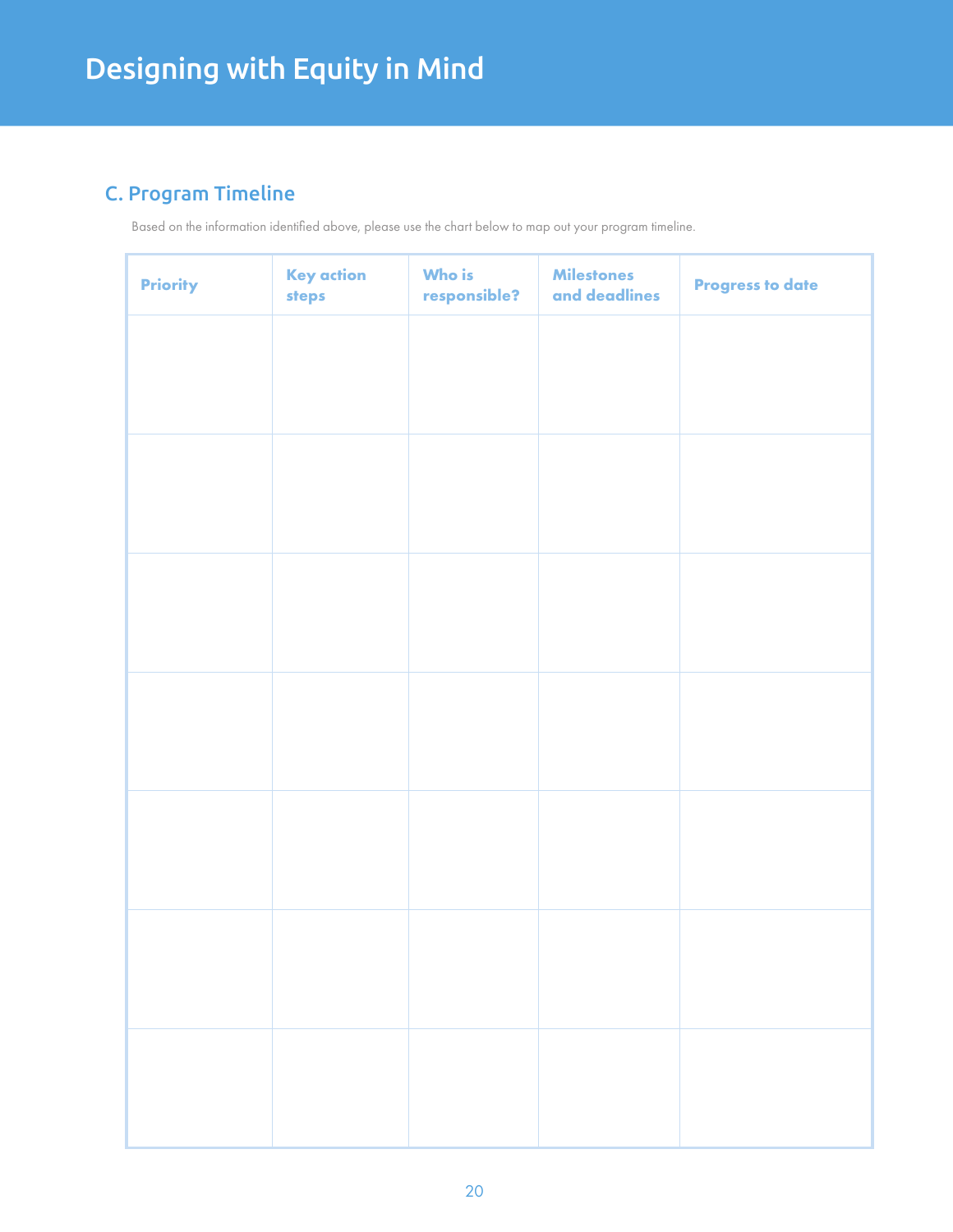## **5. ADDITIONAL CONSIDERATIONS**

### A. Program Evaluation

Consider what priority metrics and descriptive data you will track to assess whether your CBE program is achieving the intended goal.

#### [CBE Student Outcomes Data Collection](https://cberesearch.org/outcomesdata)

|                    | Is this consistently<br>tracked? Are trends<br>reported out? If not,<br>what changes are<br>needed to make this<br>happen? | Who is currently<br>involved in using this<br>data to inform program<br>planning? | What are some early<br>indicators that will help you<br>understand the impact of your<br><b>CBE</b> program? |
|--------------------|----------------------------------------------------------------------------------------------------------------------------|-----------------------------------------------------------------------------------|--------------------------------------------------------------------------------------------------------------|
| Race/ethnicity     |                                                                                                                            |                                                                                   |                                                                                                              |
| <b>Retention</b>   |                                                                                                                            |                                                                                   |                                                                                                              |
| Completion         |                                                                                                                            |                                                                                   |                                                                                                              |
| <b>Pell status</b> |                                                                                                                            |                                                                                   |                                                                                                              |
| Time to completion |                                                                                                                            |                                                                                   |                                                                                                              |
| Pacing             |                                                                                                                            |                                                                                   |                                                                                                              |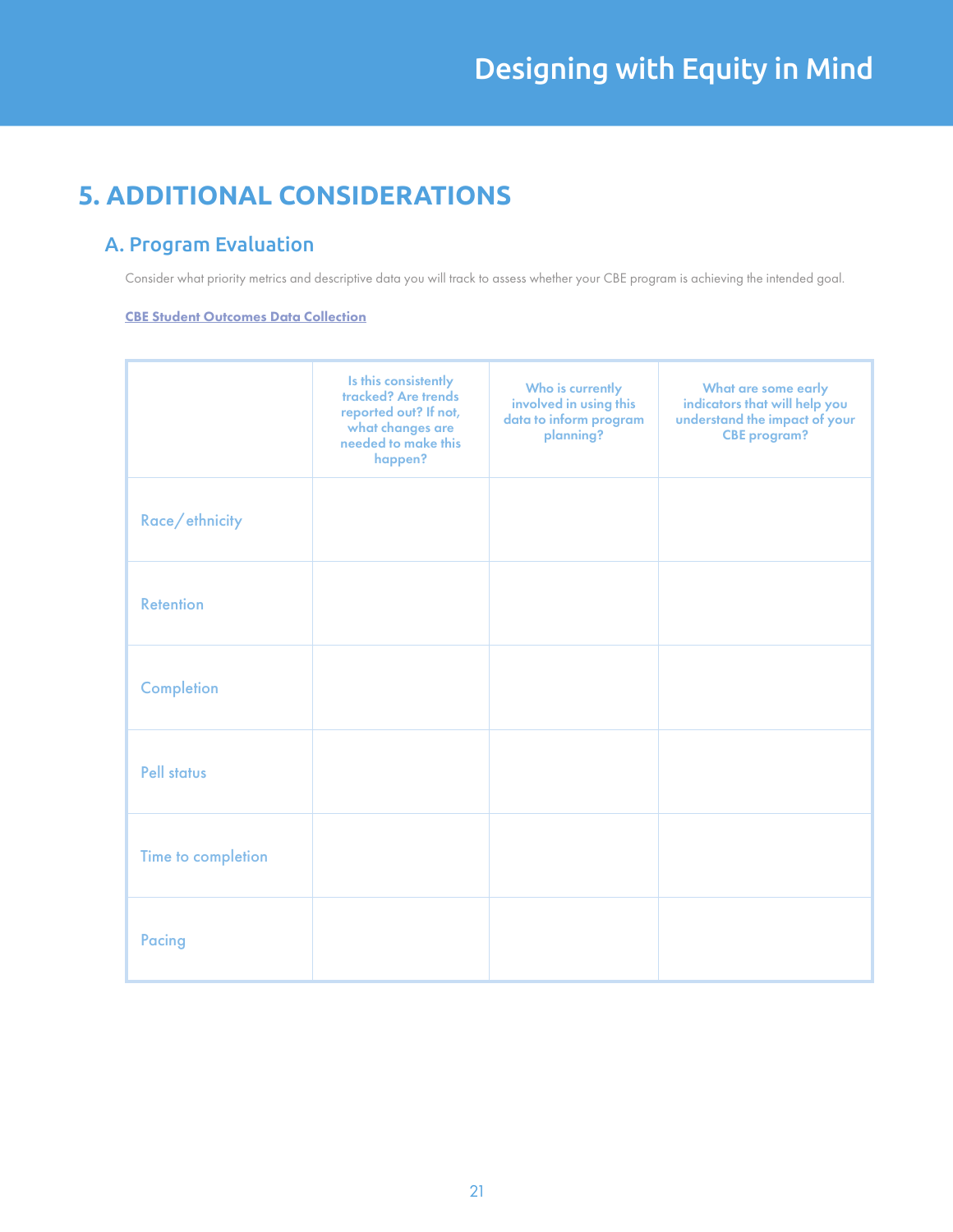# Designing with Equity in Mind

|                                                 | Is this consistently<br>tracked? Are trends<br>reported out? If not,<br>what changes are<br>needed to make this<br>happen? | Who is currently<br>involved in using this<br>data to inform program<br>planning? | What are some early<br>indicators that will help you<br>understand the impact of your<br><b>CBE</b> program? |
|-------------------------------------------------|----------------------------------------------------------------------------------------------------------------------------|-----------------------------------------------------------------------------------|--------------------------------------------------------------------------------------------------------------|
| <b>Median cumulative</b><br>tuition             |                                                                                                                            |                                                                                   |                                                                                                              |
| Employment within 6<br>months in field of study |                                                                                                                            |                                                                                   |                                                                                                              |
| <b>Employer satisfaction</b>                    |                                                                                                                            |                                                                                   |                                                                                                              |
| <b>Student satisfaction</b>                     |                                                                                                                            |                                                                                   |                                                                                                              |
|                                                 |                                                                                                                            |                                                                                   |                                                                                                              |
|                                                 |                                                                                                                            |                                                                                   |                                                                                                              |
|                                                 |                                                                                                                            |                                                                                   |                                                                                                              |
|                                                 |                                                                                                                            |                                                                                   |                                                                                                              |
|                                                 |                                                                                                                            |                                                                                   |                                                                                                              |
|                                                 |                                                                                                                            |                                                                                   |                                                                                                              |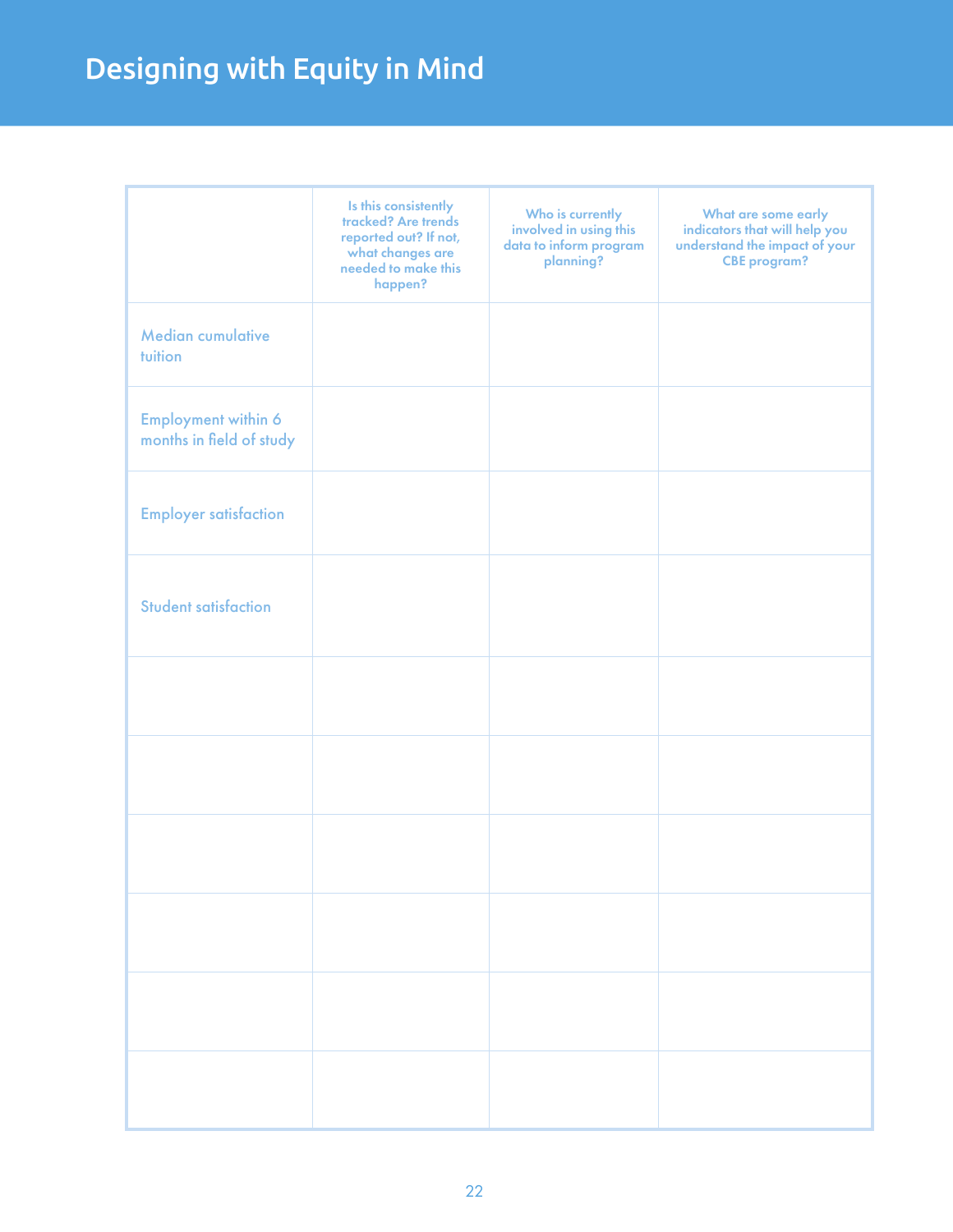## Additional Discussion Prompts

| How do you plan to evaluate this project? How<br>will you monitor your expected outcomes and<br>any applicable quantitative metrics? How will<br>you assess progress and adjust the timeline, as<br>needed? |  |
|-------------------------------------------------------------------------------------------------------------------------------------------------------------------------------------------------------------|--|
| What are some potential barriers that could<br>hinder or slow project completion? What are<br>your proposed solutions for overcoming these<br>barriers?                                                     |  |
| Are there particular accreditation standards that<br>are unique to your accreditor?                                                                                                                         |  |
| How do you need to involve faculty? Is there<br>a faculty union and/or senate that will need<br>to approve?                                                                                                 |  |
| What role should your admissions and<br>marketing/communications team play in<br>this effort?                                                                                                               |  |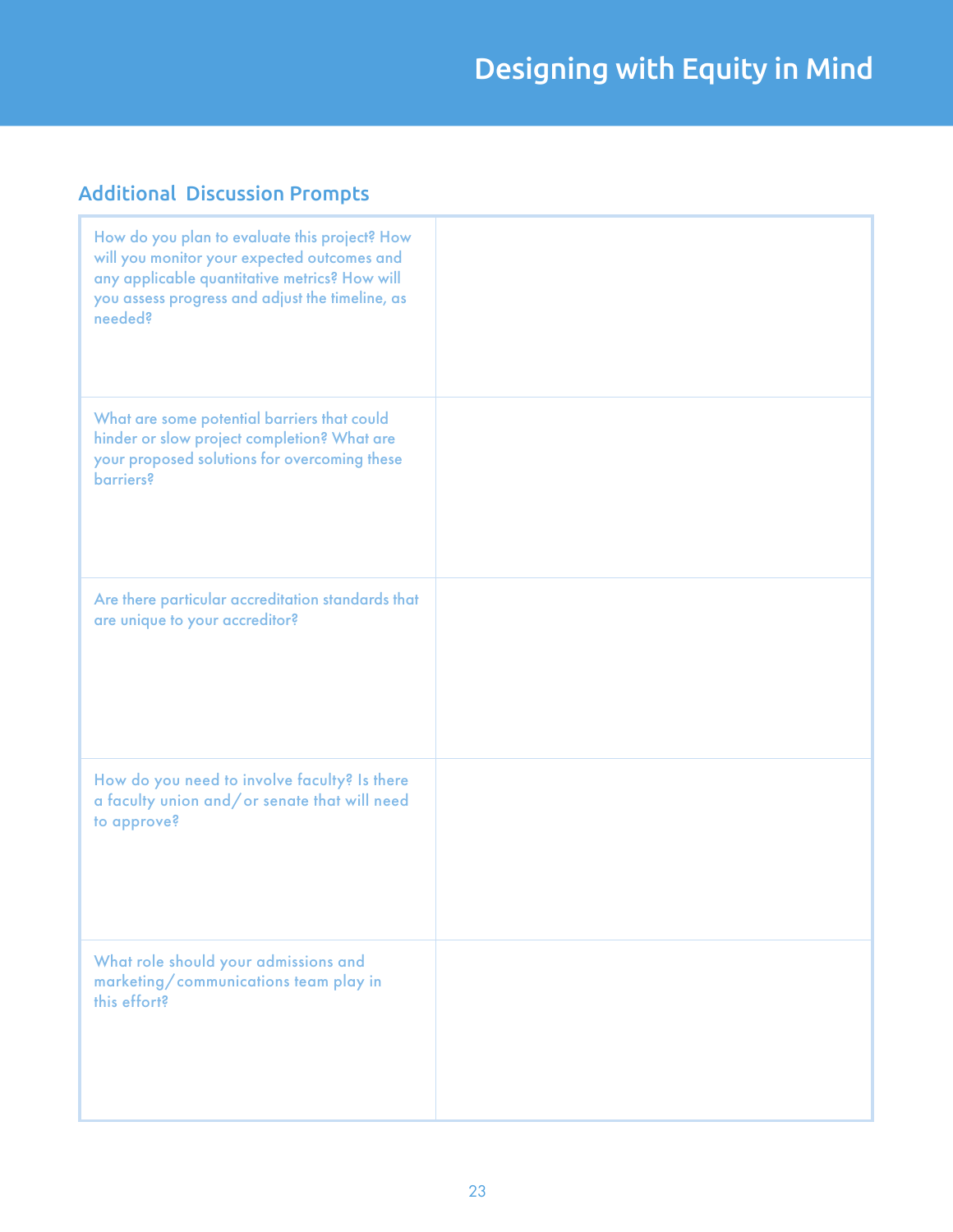## **ACKNOWLEDGMENTS**

We would like to acknowledge the team that contributed to this guide: from C-BEN, Amber Garrison Duncan, Charla Long, and Yedid Minjares; and from JFF, Stacey Clawson, Lee Domeika, and Rachel Pleasants McDonnell. We also thank the editorial and design teams from JFF and C-BEN. We especially want to thank all of the CBE Equity Collaboratory participants; your input and feedback has greatly helped us refine this tool. We also want to acknowledge the numerous presenters who contributed to the workshop series.



#### **About JFF**

JFF is a national nonprofit that drives transformation in the American workforce and education systems. For nearly 40 years, JFF has led the way in designing innovative and scalable solutions that create access to economic advancement for all. www.jff.org

**COMPETENCY-BASED** EDUCATION NETWORK

#### **About C-BEN**

C-BEN is a network of institutions, employers, and experts committed to unlocking the potential of competency-based learning to ensure education and training is more flexible, responsive, and valuable. C-BEN is the go-to source on competency-based learning—home to experts, researchers, practitioners, and institutional leaders who are reimagining education and training systems and helping others design and build high quality programs.

## **CBE EQUITY COLLABORATORY PARTICIPANTS AND PRESENTERS**

Nate Anderson*, Senior Director, JFF* Soham Ashodiya*, Student, UMass Global* Raymond Barbosa*, Program Manager, JFF* Deborah J. Bushway*, President & CEO, Northwestern Health Sciences University* Stacey Clawson*, Associate Vice President, JFF* Eddie Comeaux*, Associate Professor of Higher Education, Founder and Executive Director, Center for Athletes' Rights and Equity (CARE), University of California Riverside* Laurie Dodge*, Vice Chancellor of Institutional Assessment & Planning, UMass Global* Amber Garrison Duncan*, Executive Vice President, C-BEN* Jessica Hodell*, Manager of Flexible Learning, Sinclair College*

Alvin Community College Amarillo College Black Hawk College Broward College Central Ohio Technical College Chamberlain College of Nursing Cuyahoga Community College Excelsior College Illinois Community College Board Miami Dade College

#### Workshop Presenters

Paul LeBlanc*, President, Southern New Hampshire University* Mara Lockowandt*, Senior Program Manager, JFF* Charla Long*, President, C-BEN* Rachel Pleasants McDonnell*, Associate Director, JFF* Brianne McDonough*, Associate Director, JFF* Apurva Mehrotra*, Vice President, Research & Analytics, HERE to HERE* Margaret Moodian*, Tutorial Assistant Professor, UMass Global* Angelia Palmer*, Student, Salt Lake Community College* Carlos Rivers*, Executive Director, Institute for Competency-Based Education at Texas A&M University – Commerce*

#### CBE Equity Collaboratory Participants

Mohawk Valley Community College Nichols College Nicolet College Owensboro Community and Technical College Salt Lake Community College Sinclair College Southeastern Community College St. Petersburg College Texas A&M University-Commerce

Chandra Scott*, Executive Director, Alabama Possible* Gwendolyn Spotted Elk*, Online Student Success Coordinator, Salt Lake Community College* Emily Thompson*, CBE Program Manager, Salt Lake Community College* Stacy Townsley*, Vice President, Adult Strategy and Statewide Partnerships, Ivy Tech Community College* Keith Wardrip*, Community Development Research Manager, Federal Reserve Bank of Philadelphia* Hannah Weinstock*, Senior Director of Workforce Development, LaGuardia Community College*

The Wesleyan Church UMass Global (formerly Brandman University) University of Arkansas at Pine Bluff University of Wisconsin System Washington Association of Community and Technical Colleges Washtenaw Community College Westminster College Western Governors University